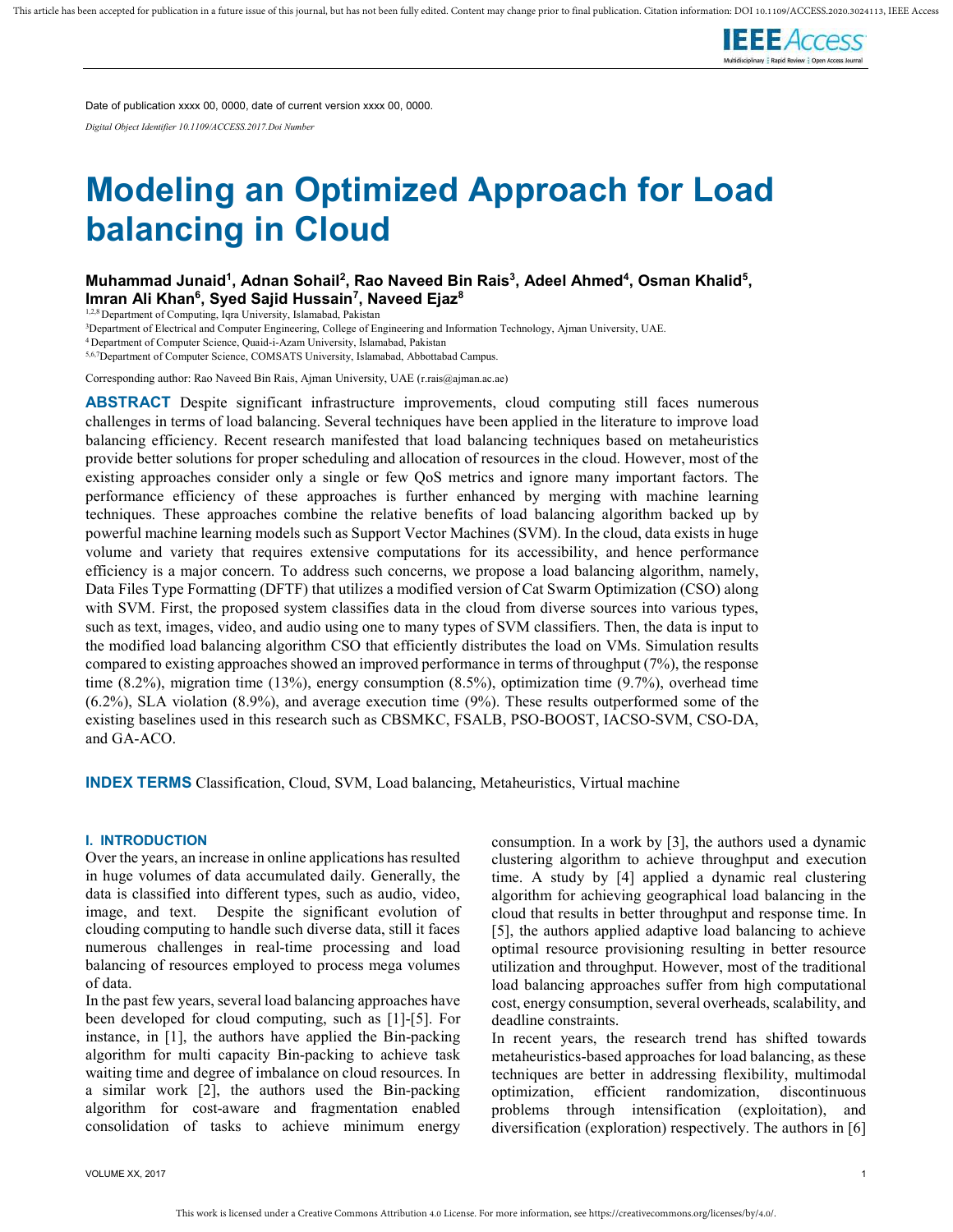

presented a metaheuristics approach for load balancing using modified PSO in which they minimized tasks overhead and maximize resource utilization over varying VMs and tasks. In [7], the authors combined ACO and PSO in a hybrid metaheuristics load balancer ACOPS which uses the historical information to predict future workload of the VMs in the cloud. This approach helps in reducing computational time while keeping optimum load balancing among VMs and tasks. This metaheuristic approach helps in finding a local and global best position in the solutions with fast convergence and hence performing better than many heuristic approaches. Similarly, In [8], the authors employed SVM in cloud load balancing metaheuristics ACO to achieve better throughput, SLA, migration, overhead, and optimization but lacks other critical factors such as energy consumption, response time and execution time. Similarly, most of the existing metaheuristic techniques are covering either one or a few optimization parameters but ignoring other critical factors that can play a pivotal role in achieving multi-factor optimization [9]. Moreover, the issues faced in the cloud due to load balancing can be further minimized with the combination of metaheuristics and data mining techniques to solve complex optimization problems more efficiently [10]-[13]. Nowadays, Cloud Data Mining (CDM) is gaining popularity in which machine learning models, such as supervised machine learning are integrated with cloud load balancing approaches that result in new efficient algorithms [14]-[15]. Similarly, the classification of multiple file types in the cloud can achieve an improved load balancing with increased accuracy due to the pre-assignment and categorization of data for virtual machines with different resources. For instance, the audio classification exists in various forms such as noise, speech, silence, and music, etc, and can achieve performance efficiency using deep learning algorithms such as Convolutional Neural Network (CNN) [16]. Similarly, video datasets need proper categorization and automatic classification for quick retrieval and indexing. This helps in understanding the semantic gap to minimize computational complexity. Integrated metaheuristic algorithms such as ACO, ABC, PSO, etc. are used in several ways to attain more accuracy in video classification using classifiers such as SVM, KNN, and NN [17]-[19]. It has been observed that a huge increase in text documents is making the extraction process quite complex. Text clustering is used for text mining to categorize the text documents but cannot perform text feature selection [20]. The metaheuristic algorithms and classifiers such as GA, HS, PSO, NN, and SVM are widely used for text classifications in high dimension space providing high accuracies [21]-[24]. Image classification involves the selection of image feature subsets from large feature space. Selecting optimum features is a complex process in image classification for load balancing that is solved by several hybrid metaheuristic techniques such as CSO, GA, ACO, PSO, with SVM, NN, K-NN [25]- [28]. Despite several advantages, the aforementioned approaches have certain deficiencies and therefore, there is

still a need for multi-factor optimal solutions for load balancing.

Our proposed work focuses on the development of a new load balancing algorithm named Data Files Type Formatting (DFTF) that combines SVM (a machine learning classifier) with modified Cat Swarm Optimization (CSO) algorithm (a scheduling algorithm). The proposed DFTF algorithm considers multi-factor QoS metrics, such as energy consumption, response time, SLA violations, migration time, optimization time, execution time, throughput time, and overhead time as performance evaluation measures. In this work, SVM is applied using one-to-many classifications for generating the data class over a set of file formats, such as audio, video, text, and images in the cloud environment. The classification process can easily reduce such complexities while performing offline preprocessing and make the data available in the processed form [29]. This refined form of data when applied to load balancing can significantly improve scheduling using QoS parameters [30].

Original CSO is more suitable for small population size with a minimum number of iterations and hence not providing good solutions in a situation where the processing involves a large number of complex tasks [31]-[32]. This drawback eventually leads CSO to fall into local optimum which takes more iterations in finding solutions space and hence make CSO computationally complex [33]. Therefore, we have modified the original CSO by introducing a new grouping phase process that takes the data files into four groups: audio, video, image, and text taking from SVM keeping in view the properties associated with each group. In doing so, the population of cats in the sub-groups is sorted and later in the stage, the best fitness value of the cat in local best solution is selected. Thereby, integrating the two approaches SVM and CSO into a merged one addresses their individual limitations and reinforces their combined benefits into a single combined model. Earlier data type approaches such as AWS and PostgreSQL focus only on data types classification but not on file format types [34]. However, the proposed approach is using file format types for classification in the cloud environment and then uses the resultant data class into load balancing algorithm modified CSO for load balancing. This combination has outperformed some sate of the art metaheuristic load balancing algorithms used in this study such as CBS-MKC [35], FSALB [36], PSO-BOOST [37], IACSO-SVM [38], CSO-DA [39] and GA-ACO [40].

The main objective of this research is to propose a new optimized metaheuristic algorithm DFTF in a cloud that performs classification and load balancing effectively. This optimization model addresses the limitations of the earlier load balancing approaches by its multi-factor approach. Further, the contributions of this paper include:

- A new algorithm DFTF is developed based on SVM and modified CSO that provides better-optimized load balancing in the cloud environment.
- The classification of data file formats into audio, video, image, and text is performed in a cloud environment that shows an improved classification accuracy in confusion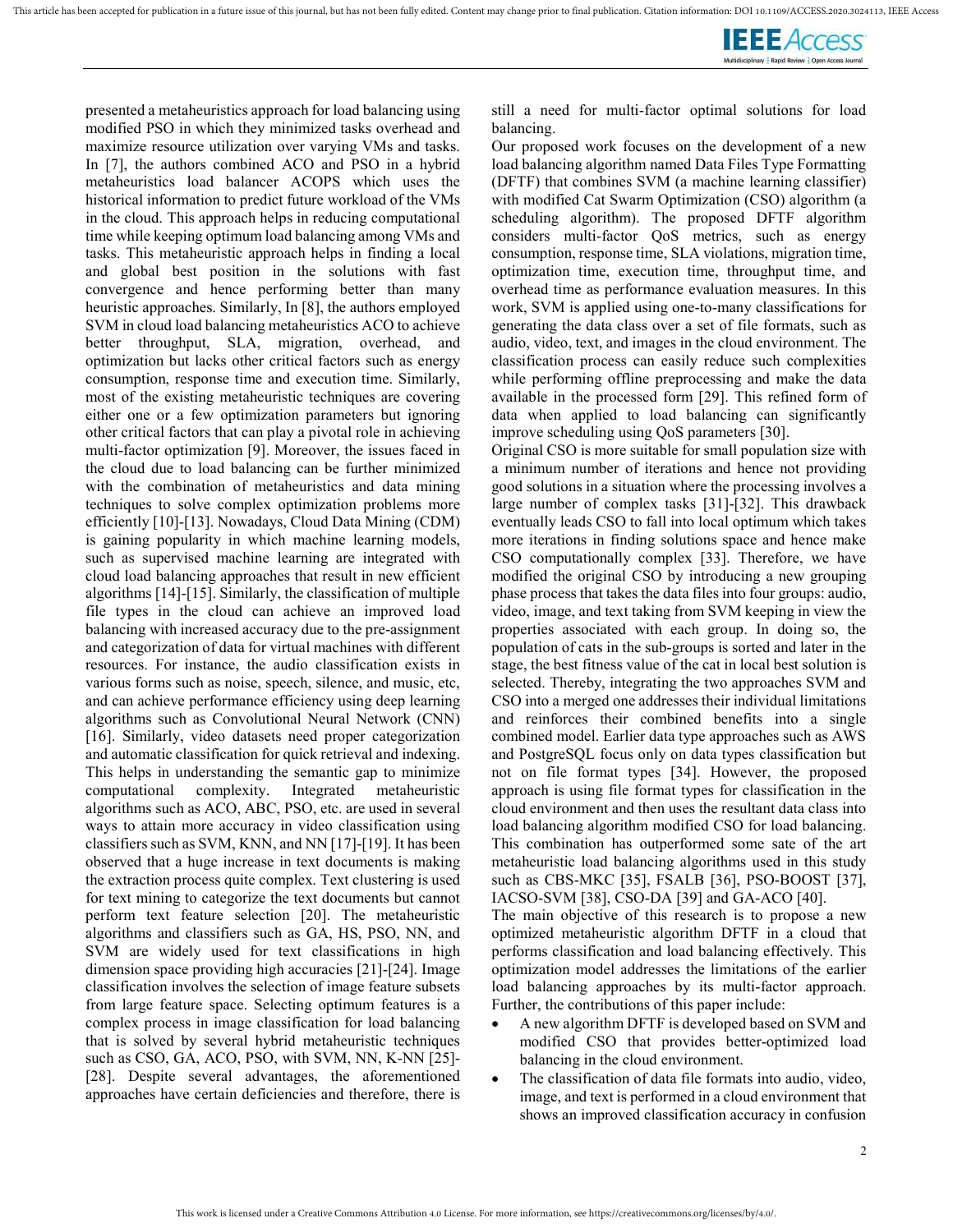

matrix such as accuracy, precision, recall, and Fmeasure over state-of-the-art classifiers helping in decreasing computational complexities later in the scheduling phase.

 The proposed DFTF model has provided improved results for energy consumption, response time, SLA violations, migration time, optimization time, execution time, throughput time, and overhead time as performance evaluation measures.

The rest of this paper is organized as follows. A literature review is presented in Section 2, the proposed methodology is discussed in Section 3, the experimental setup is described in Section 4, results and analysis are discussed in Section 5 and conclusions are presented in Section 6.

### II. LITERATURE REVIEW

The load balancing algorithms are classified as dynamic, static, or hybrid and it depends on the machine state. They are also known as allocation and scheduling algorithms based on the features used during load balancing. Further, they are categorized as Cloud Data mining load balancing, VM load balancing, CPU based load balancing, Task-based load balancing, Server-based load balancing, Network-based load balancing, and Standard Cloud load balancing based on their combination. Numerous studies discussed the limitations of the load balancing algorithms for proposing more effective methods. The study lacks discussion of some essential QoS metrics, such as migration duration, migration expense, service quality breach, task failure rate, algorithmic efficiency, percentage of load balancing measures, and level of balance. The algorithm for load balancing must improve responsiveness, implementation cost, implementation time, throughput, fault sensitivity, migration duration, makespan, resource throughput, and usability. At the same time, energy consumption, carbon pollution, relocation costs, energy efficiency, and SLA needs more consideration [41]-[43]. It has been observed that in reducing the efficiency of the load balancing, algorithm complexity is not given much consideration. The studies also concluded that several issues remain a huge challenge in the load balancing that can be traversed in the future by implementing an adequate, effective, and robust load balancing algorithm. The decline of these dimensions' leads to poor QoS at Cloud Service Centers and a decreased economy for CSP. However, keeping QoS and economics into consideration, delivering optimized multi-factor QoS based solutions is becoming a major challenge for CSPs. Some of these challenges are being discussed which mainly rotates around our developed QoS metrics in the below sections.

Cloud computing is making significant contributions in extracting useful information when combined with data mining techniques. This combination called cloud data mining (CDN) has made easy information retrieval from huge volume and variety of data with the help of load balancing approaches. Similarly, several real-time cloud data mining frameworks, algorithms, and services are available that provide information through a number of applications [44]. These real-time cloud data mining and load balancing applications are VM tasks classification for load balancing, feature extraction, anomaly, and intrusion detection, open shop scheduling, attribute importance, spatial classifications, data analysis and satellite imagery [45], spectral and statistical data analysis [46], gene expression data mining and bioinformatics [47], geo-spatial analysis and geoinformatics, large-scale mining in big data and web mining [48], machine-learning applications [49], high-dimensional data mining [50], highly diversified and dense data mining in rule mining [51], the security of data in the cloud, clustering, datacenters resources optimization in the cloud, noise removal, reactive power problem, face recognition, biomedical image processing, teaching based learning, manufacturing design, water resource problem and routing optimization.

This research is mainly focused on classification, specifically the combination of classifier with a load balancer in the cloud. So, most of the presented information rotates around classification and load balancing. In classification, data is assigned to appropriate classes using supervised machine learning techniques. The classification consists of many techniques such as SVM, decision tree, Bayesian classifier, NN, belief networks, and Rule-based classifiers. Cloud data mining classification techniques including K-NN, Point data, NB, GA, and their hybrids such as NB with SVM, GA with SVM, ACO with SVM, ACO with NN, GA with K-NN, etc. These combinations help in getting the highest accuracies in classification and further reducing computation complexities in load balancing over the number of applications.

In [52], the authors proposed a hybrid metaheuristic algorithm called WOA-AEFS. They solved the resource scheduling problem in cloud computing. This study has two scheduling approaches that consider makespan and cost. The algorithm outperformed other metaheuristic algorithms such as original BAT and PSO but did not consider factors such as execution time and performance efficiency. Extended BAT Algorithm (EBA) is suggested by [53] that modifies three benchmark functions such as Ackley, Hyperellipsoid, and Rosenbrock resulting in better performance of searching optimum solutions, fitness function, and convergence rate. The algorithm outperformed other metaheuristics, such as MMBO, and MBO-FS in the same cloud but computational complexity is a major concern. A study by [54] suggested Gravitational Search Algorithm (GSA) for load balancing in the cloud where it proved strong convergence over a set of iterations. The drawback of this algorithm is computationintensive that effects its scalability. A study by [55] proposed hybrid IRRO-CSO which is inspired by the perception of information flow in raven social behavior among members in searching food while CSO is based on chicken behavior during a search of food. The algorithm has been validated against CEC 2017 benchmark functions resulting in showing better performance over BAT, PSO, and CSO. However, the performance needs to be checked on real-time large datasets that improve the execution time.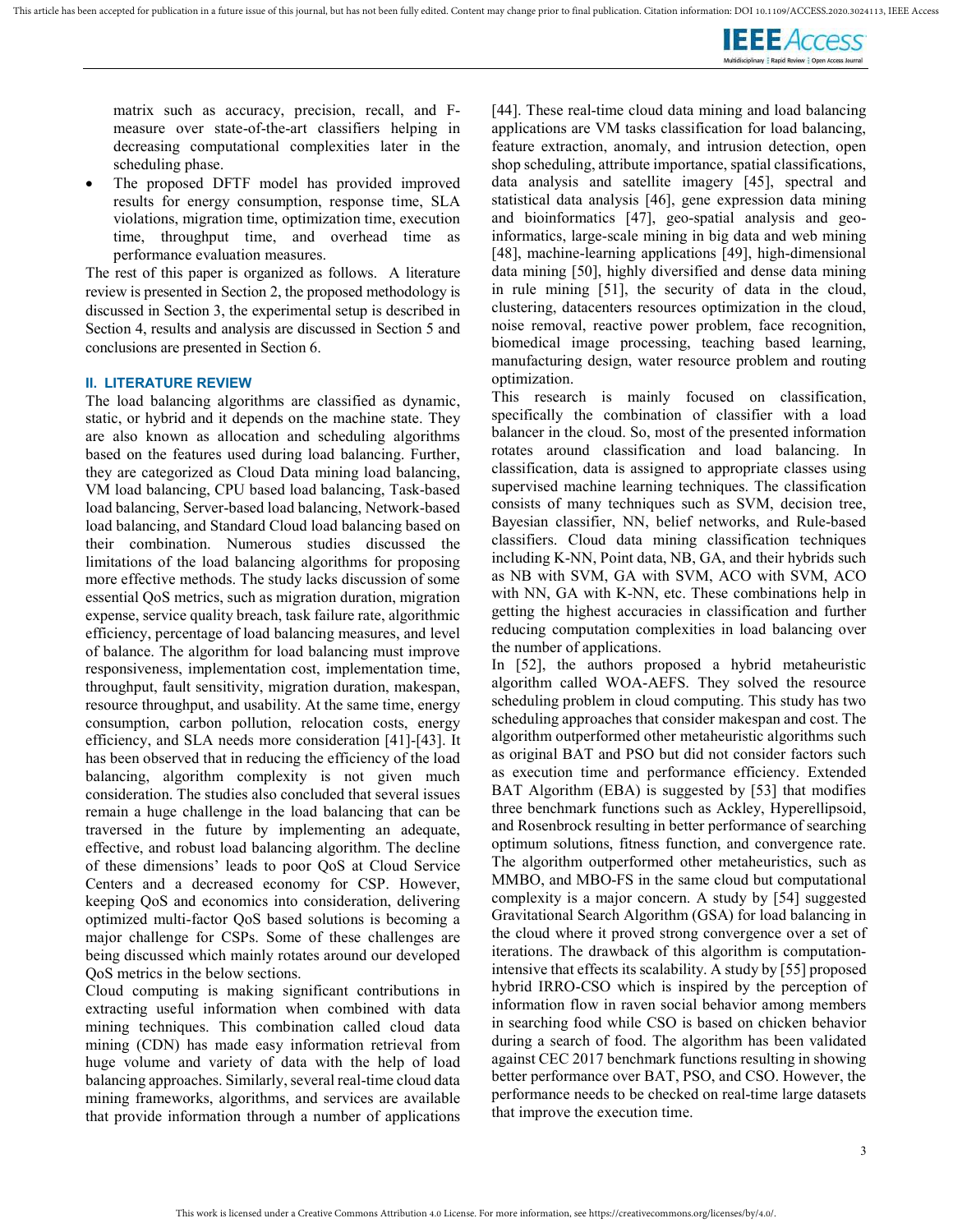

| Technique                                                                 | Year | Algorithm                                 | <u>ILA MINING COING LOAD DALANCING ALGONITHI</u><br>Pros                                                                                       | Cons                                                                                                         |
|---------------------------------------------------------------------------|------|-------------------------------------------|------------------------------------------------------------------------------------------------------------------------------------------------|--------------------------------------------------------------------------------------------------------------|
| <b>Association Rule Mining</b><br>(Hadoop+Java) [56]                      | 2016 | <b>EFP</b>                                | Parallel implementation and accuracy, High<br>scalability                                                                                      | Noise handling needs improvement                                                                             |
| Scheduling [57]                                                           | 2018 | Prediction<br>based GA                    | Optimal VM placement, Low energy<br>consumption, Increased CPU utilization, Better<br>accuracy                                                 | Fewer resources considered, Few<br>VMs and PMs considered                                                    |
| <b>Association Rule Mining</b><br>(Cloud Storage) [58]                    | 2016 | <b>FPMA</b>                               | Efficient storage use in the cloud                                                                                                             | Low scalability                                                                                              |
| Scheduling [59]                                                           | 2019 | Modified PSO                              | Effective Bandwidth and memory utilization                                                                                                     | Few tasks considered, Lacking multi-<br>objective                                                            |
| <b>Association Rule Mining</b><br>(Cloud data & Parallel<br>Compute) [60] | 2017 | <b>HUDS</b>                               | Excellent noise handling and accurate<br>classification                                                                                        | Low scalability                                                                                              |
| Scheduling [61]                                                           | 2019 | CSO for OSSP                              | Better performance and execution time                                                                                                          | Less number of tasks are used                                                                                |
| Classification<br>$(image)$ [62]                                          | 2017 | Proposed LBA                              | Improved influential parameters, Good<br>exploration and exploitation rate, High<br>convergence rate.                                          | Reduces makespan time, did not<br>task priority,<br>Deadline<br>consider<br>constraint                       |
| <b>Association Rule Mining</b><br>(Hadoop + HDFS) [63]                    | 2014 | <b>PLFPG</b>                              | Scalability, Extensibility, Efficiency, and Fault-<br>tolerant                                                                                 | Medium scalability                                                                                           |
| Scheduling [64]                                                           | 2018 | $CSO+PSO$                                 | Minimized makespan and Execution time,<br>Achieving deadline constraints                                                                       | Real-world applications are missing                                                                          |
| Classification<br>(Cloud storage & Computer)<br>[65]                      | 2013 | Cloud SVM                                 | Excellent concurrency, High level of<br>parallelism, High scalability                                                                          | Noise handling needs improvement                                                                             |
| Scheduling [66]                                                           | 2017 | Modified CSO                              | Better performance and Summary generation                                                                                                      | Computational time and controlling<br>parameters                                                             |
| Classification (Audio) [67]                                               | 2017 | Deep Learning<br>Methods<br>(DLM)         | Deep belief networks are used for evaluating<br>audio data classification. Learned features have<br>shown better performance in classification | This approach did not consider other<br>factors like cost and time of<br>convergence                         |
| Classification<br>(Hadoop Map reduce) [68]                                | 2014 | Hybrid of<br>NB+SVM                       | High accuracy, Efficiency, and throughput                                                                                                      | Computation complexity                                                                                       |
| Scheduling [69]                                                           | 2020 | <b>DMOOTC</b>                             | Minimum execution time and cost, Higher<br>significant reliability                                                                             | Smaller workloads are used, and<br>scalability is a concern                                                  |
| Classification<br>(Cloud parallel model) [70]                             | 2015 | K-NN based                                | High security and efficiency                                                                                                                   | Very low noise handling and<br>scalability                                                                   |
| Scheduling [71]                                                           | 2016 | OTB-CSO                                   | Better makespan and execution time, Improve<br>computational performance                                                                       | Multi-objective approach is required,<br>Scalability issue                                                   |
| Classification<br>(Apache Spark) [72]                                     | 2015 | PDCT in cloud                             | High scalability and good noise handling                                                                                                       | Computation costs                                                                                            |
| Scheduling [73]                                                           | 2015 | <b>MOACO</b>                              | Minimize makespan, Budgetary cost, and<br>execution time                                                                                       | Trapping in local minima                                                                                     |
| Classification<br>$(Text)$ [74]                                           | 2016 | <b>ICSO</b>                               | Effective in text classification of documents,<br>Low convergence rate                                                                         | Need to improve the tracing mode so<br>that high throughput may be achieved                                  |
| Classification<br>(Cloud environment) [75]                                | 2017 | <b>EVFDT</b>                              | High streaming data classification and<br>performance                                                                                          | Low scalability                                                                                              |
| Scheduling [76]                                                           | 2019 | <b>CSO-LDIW</b>                           | Fast convergence, Minimum makespan, and<br>efficient task mapping                                                                              | Network QoS not discussed, Small<br>number of tasks, and scalability issue                                   |
| Classification<br>(Audio) [77]                                            | 2014 | Simplified<br>Swarm<br>Optimization       | Improved simple metaheuristic algorithm, Only<br>a few particles resulted in an improved accuracy<br>of classification that is 91%.            | Search strategy needs to be improved,<br>Only fewer audio features are tested.                               |
| Clustering<br>(CloudSim environment)<br>$[78]$                            | 2013 | Dynamic VM<br>Allocation<br>using K-Means | Efficient CPU Utilization and load balancing<br>with High scalability                                                                          | Lower noise handling and non-parallel<br>approach                                                            |
| Scheduling [79]                                                           | 2018 | CSM-CSOSA                                 | Minimum execution time, Execution cost and<br>better Scalability                                                                               | Performance on complex datasets and<br>workload needs to be measured                                         |
| Classification<br>(Video) [80]                                            | 2017 | Micro Learning<br>video<br>Classification | Efficient and effective to classify videos,<br>Reduced computational time, Good<br>performance in Precession recall analysis                   | Lack of subjective analysis and<br>quantification impact, Reduced better<br>fit the interest of the students |
| Clustering<br>(MongoDB Platform and<br>Google Cloud) [81]-[82]            | 2015 | DenStream and<br>D-Stream                 | High distribution, Parallelism, and scalability                                                                                                | Higher implementation costs                                                                                  |
| Scheduling [83]                                                           | 2018 | <b>ICSO</b>                               | Better CEC function results, Excellent<br>clustering                                                                                           | Many QoS metrics are not discussed<br>especially execution and throughput                                    |
| Clustering<br>(Cloud Map-reduce) [84]                                     | 2016 | Genetic K-<br>Means                       | Accuracy of clustering big data                                                                                                                | Lower scalability                                                                                            |
| Clustering<br>(Google Cloud) [85]                                         | 2018 | CluSTree                                  | Efficiency and accuracy                                                                                                                        | Medium scalability and low noise<br>handling                                                                 |
|                                                                           |      |                                           |                                                                                                                                                |                                                                                                              |

## TABLE I: CLOUD DATA MINING USING LOAD BALANCING ALGORITHMS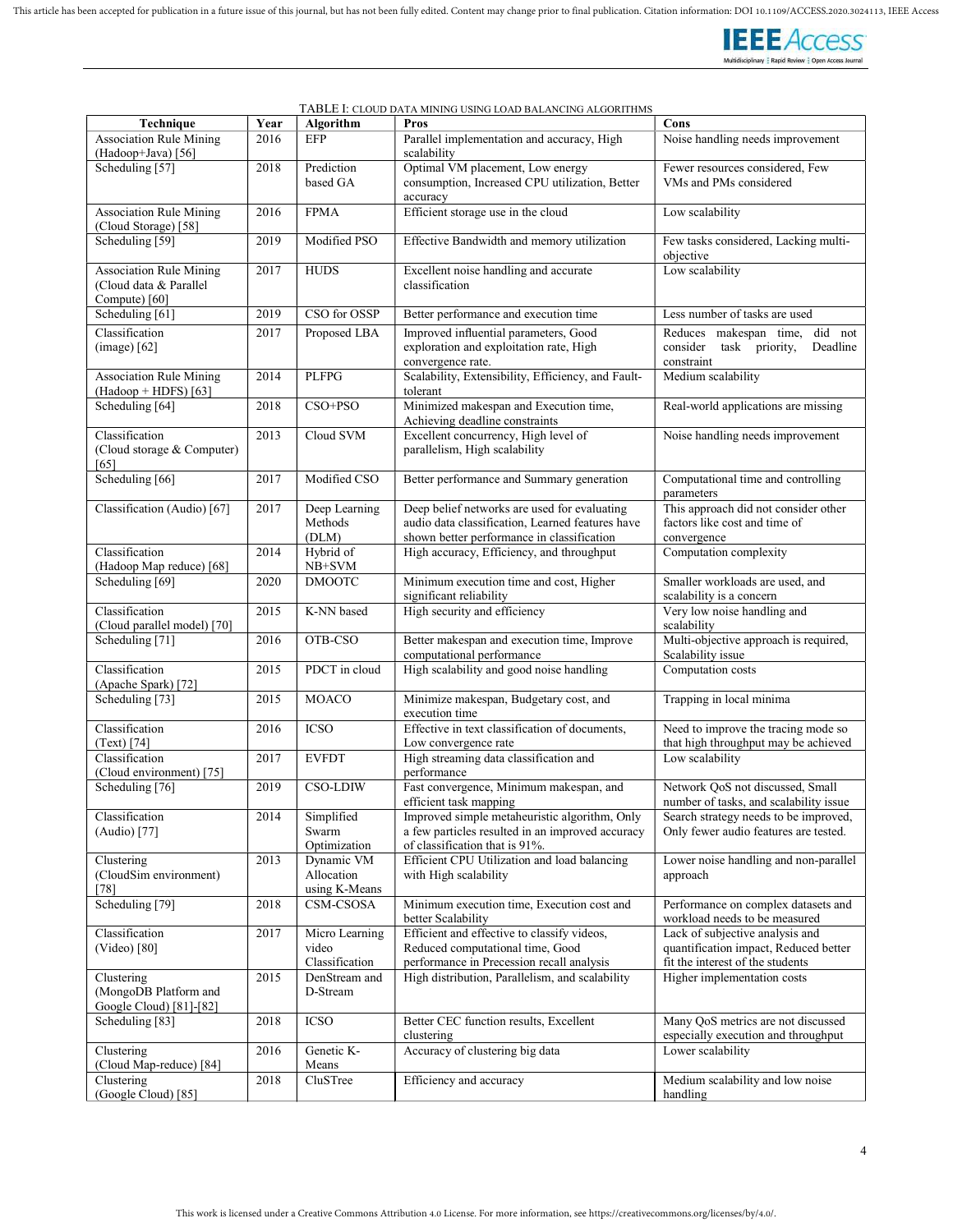

In [86], modified Heterogeneous Earliest Finish Time (MHEFT) is proposed for dynamic load balancing in the cloud resulting. The algorithm works well under a smaller number of tasks and did not consider other QoS metrics for performance evaluations. CEGA is a genetic inspired balancing algorithm designed to meet deadline constraints while reducing the execution time of the tasks [87]. Results of the CEGA have shown better performance on the same workflows but the algorithm suffers exponential time complexity. A variation of CSO called Improved Cat Swarm Optimization (ICSO) is proposed by [88]. Here, the first modification is improving the tracing mode with changing position and velocity equations. Similarly, the other modification is to make changes in such a way that local optima are prevented. However, the algorithm is only tested on benchmark functions with fewer tasks whereas, the number of QoS metrics is not considered. In a study by [89], authors developed a hybrid metaheuristic algorithm HBMMO for workflow scheduling in cloud computing for improving throughput in the cloud. The algorithm takes a multi-objective approach such as quantization of execution cost, throughput, and makespan. Despite many factors discussed in the study; energy consumption is not considered. In [90], Weighted Wavelet SVM (WW-SVM) is suggested for estimating load sequences in a data center using a cloud computing environment. For parameter selection and optimization, PSO is used to make a final prediction. The proposed algorithm outperforms other baselines in terms of execution time, throughput, and error prediction. The algorithm considers only prediction and accuracy while simple multi objectives are not discussed.

An improved SLA violation for load balancing in the cloud with the objective of minimum resource wastages is discussed by [91]. The algorithm used optimum resources in which there is less failure rate of fulfilling tasks and maintaining low energy usage and least SLA violations up to 17%. The algorithm did not consider execution time and numerous scientific evaluations. Sharma et al. proposed SLA agile-based VM to reduce response time [92]. This research used ghost VM to reduce the VM creation time by approximately 12%. Static workloads are used, and performance metrics are not discussed. In [93], comprehensive comparisons of SLA violations in a cloud environment are performed for five metaheuristics algorithms in which QoS constraints and penalty costs are considered. Experiments on benchmark functions have shown the better performance of each metaheuristic in best, worst, average, and SD scenarios. However, multi-objective QoS metrics are not considered.

A dynamic VM migration algorithm MMA is suggested by [94] suitable for High-Performance Computing (HPC). MMA algorithm minimizes the load on overloaded machines and reduced communication costs. However, saturation can cause performance degradation and computational complexity. A study by [95] discussed a VM migration strategy that provides better scalability over other strategies. In this approach, a composite scoring function is used and

find the host that has workload handling capability. At this stage, migration takes place and load is transferred to it. However, the high computation cost, overhead, and multiobjective approach are lacking. An improvement in reduced overhead using a metaheuristic automatic power-aware algorithm in VANETs is presented by [96]. This research uses PSO that achieves energy-efficient communication. However, performance degradation of 8% is observed and computation cost is high. Biological Inspired Self Organized Autonomous Routing Protocol (BIOSARP) is proposed by [97] for the earliest searching of a neighbor using an optimal decision by ACO. This helps in reducing overload to a significant extent but the algorithm has a relatively higher overhead cost.

A study by [98] discussed load balancing in multi-core clusters using frequent data mining in the cloud. In their, work SDFEM is proposed that provides high mining performance in the large complex data analytic real-time applications. They used a hybrid approach of OpenMP and MPI and tested their implementation on 12 core shared memory nodes. The results have shown a remarkable increase in performance that is much faster and reliable. However, this combination has some complexities especially computational and memory complexities. In [99], the authors suggested a pattern mining load balancing technique for high dimension data PaMPa-HD based on Map-reduce. The algorithm performed well in terms of robustness and execution time due to its inherent properties of better mining patterns and the least amount of transactions. However, there are a large number of items per transaction. The authors in [100] presented metaheuristic EELBF Firefly load balancing algorithms in the cloud in which throughput and response time are focused. This algorithm besides finding relational mining models provides better energy consumption by balancing workload in multiple VMs (considering less loaded and high loaded VMs). The algorithm has been implemented in CloudSim 4.0 and compared with ACO, HBB, and WRRLB, and overall better performance is observed. A study by [101] presented an energy-efficient load balancing algorithm that uses the combination of BWM and TOPSIS methodology for a multi-objective mining approach. The selection of most appropriate cloud scheduling solutions is performed in two steps in which initially a decision criterion is defined followed by BWM for weights assigning and then TOPSIS is applied to measure the performance of each alternative. Experiments have shown that the proposed algorithm has attained better results in terms of makespan, energy consumption, and VM utilization over other baselines. However, this study did not consider large scale datacenters which provide scalability and reliability of the proposed solution over a larger number of tasks. In [102], the authors discussed the PSO based load balancing algorithm used for resource allocations in cloud computing. The algorithm finds task initiation overload on VMs by optimized migration transfers to other VMs. As a result, the algorithm achieved reduced execution time and transfer time. However, this algorithm is only considering a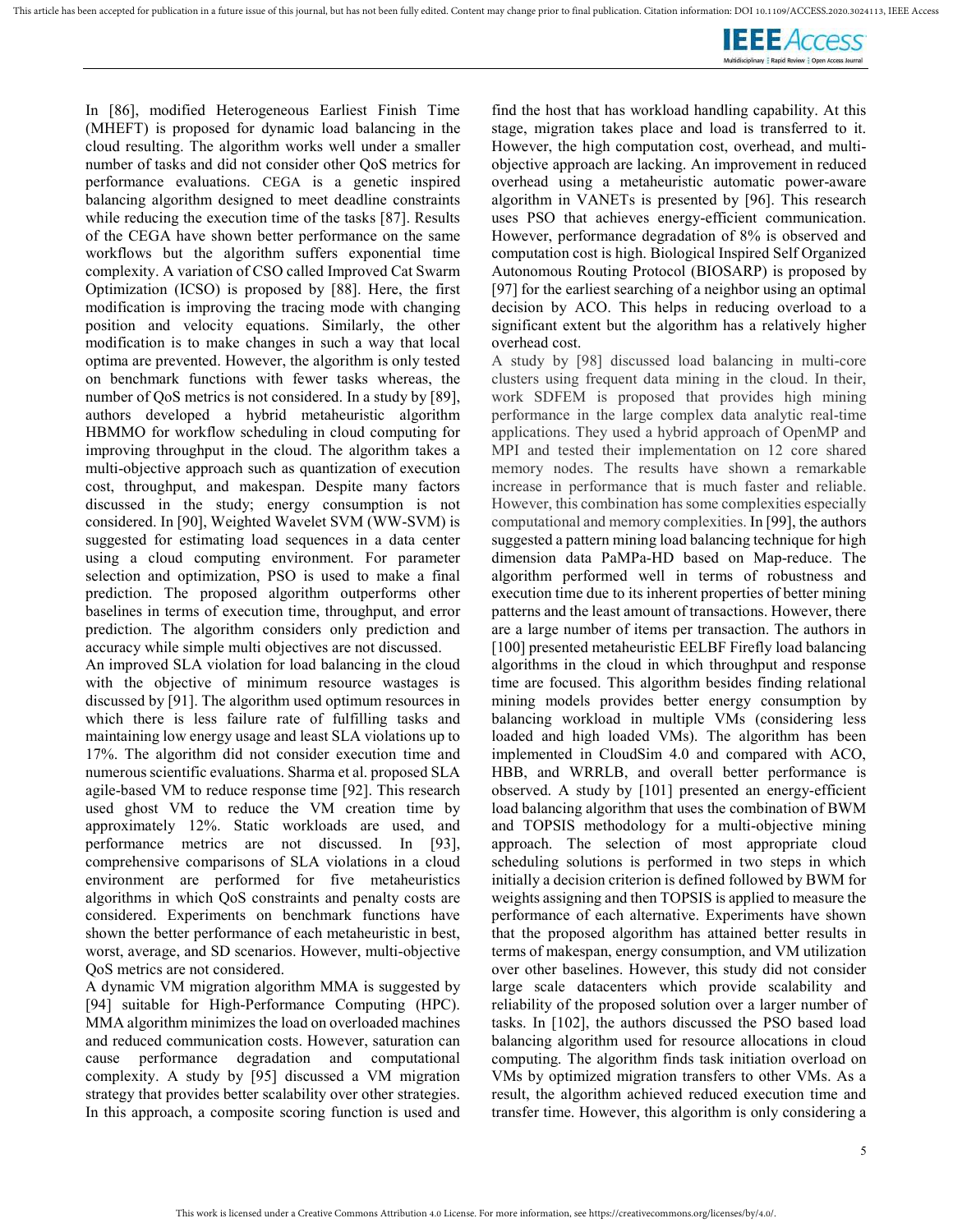

few tasks based on a single factor thereby not addressing scalability issues. A study by [103] presented a new adaptive integrated approach based on best-worst decision making and the ranking method called VIKOR which is used to define tasks' priorities. This algorithm uses a compromised approach in which group benefits are maximized over individual losses. The algorithm provides better reliability by keeping all VMs in the process during runtime. Further, the algorithm achieves better throughput, reduced makespan, improved waiting time, more virtual machine (VM) utilization, and less VM usage cost when compared with other baselines. However, a maximum of 1000 tasks is considered for various QoS performance metrics which means that scalability may be the issue when tasks are significantly increased along with VMs.

It is observed from the number of studies presented here that no comprehensive multi-factor approach is adopted that optimizes the QoS metrics without effecting the quality solution.

### III. PROPOSED METHODOLOGY

We combined our approach using SVM and CSO to make a hybrid model called DFTF with the objective of improving the load balancing and performance in the cloud environment. The architecture of the proposed DFTF approach is shown in Figure 1. This architecture is divided into two main modules: 'Data Classification based on SVM' and 'Load Balancing using CSO'. The input to the data classification module is the collection of diverse data in the form of video, text, audio, and images, which are stored in the cloud environment. The classification module takes the input data randomly and then performs the classification on these data using polynomial SVM. The output of this algorithm is in the form of the partitioned data class. The second module performs load balancing using Cat Swarm Optimization (CSO). The performance analysis of the proposed model is then performed to achieve an efficient load balancing by considering the parameters such as execution time, number of migrations, optimization time, throughput time, and overhead time. The various tools used in this research are CloudSim 4.0 and Java environment.

Algorithm 1 describes the process of the proposed model called DFTF. In this algorithm, Lines 1 to 11 performed data categorization that first classifies the type of data and then classifies the type of VMs using SVM and assigned it to the particular class. Lines 12 to 32 performed load balancing using CSO and then output the schedule data.

### A. DATA CLASSIFICATION BASED ON SUPPORT VECTOR MACHINE

We collected the data from different cloud sources and then preprocessed the data to transform it as per our model requirements. The data format of the collected data from the cloud is comprised of video, audio, text, and images. These data sets are diverse and are of different sizes. In the proposed model, at first, the SVM classifier determines the type of data (audio, video, text, image) based on features and then classify the data by assigning it to a particular class.

We have divided the VMs into four types of sets, such as AudioVM, VideoVM, TextVM, and ImageVM based on input data. Each set of VM has different processing and storage resources in a cloud environment. More precisely, each machine (VM) is assigned a task based on task requirements. For example, video tasks require 1000 floating-point operations and 16GB memory, audio tasks require 800 floating-point operations and 12GB memory, image tasks require 800 floating-point operations, and 8GB memory, textual tasks require 400 floating-point operations and 4GB memory. After that, the SVM classifier identifies the set of VM types such as VideoVM, AudioVM, TextVM, ImageVM, based on the requirements, size, and features of the tasks. Here the respective VM is assigned concerning each task. Hence, SVM intends to classify data and match it to the most suitable class type and VM type.

For video data classification, we extracted feature vectors of sequences of 40 frames extracted from four different video classes, where we have a  $40\times4096$  matrix, where each row refers to features of one frame (one frame per row), so we classified videos between these four different classes. We preprocess a new video to limit its number of frames and then extract features from this video to classify it. Assume that we have four video classes (ci,  $i=1,..,4$ ). Each video has 40 (n  $=1...40$ ) frames and from each frame we extracted 4096 features ([1×4096]). Since each frame has enough information to predict the video class (ci) so we used 40 frames from each video as training/test samples, which creates an input matrix of [160×4096] dimensions, with 160 samples and each sample have 4096 features. Additionally, we have created an output vector  $[160\times1]$  that contains the label of each class  $ci = i$ , where  $i=1...,4$ .

For audio data classification, four feature sets of audios are evaluated for identifying five kinds of audio classes: classical music, popular music, crowd noise, speech, and simple noise. The feature sets include low-level signal properties, mel-frequency spectral coefficients [104], and two new sets based on perceptual models of hearing. For image classification, we have considered 256×256 pixels (total 65,536 pixels). We used each pixel as a feature in the SVM classifier.

For text classification, there are text documents of about 6GB which are extracted in the form of unstructured text. We performed stemming and stop word removal and extracted the words in the form of features. We then used these features for text data classification using SVM. SVM works on the principle of linear classification with a special type of rule that generates classes with effective performance and is based on the quality of classification. Kernel trick can be used in the construction of a special kind of non-linear method using SVM. There are two types of classic kernel functions that are used in SVMs, one of them is the radial basis function kernel and the other is a polynomial kernel. where,  $u_i$  is used for support vector,  $\alpha_i$  is represented as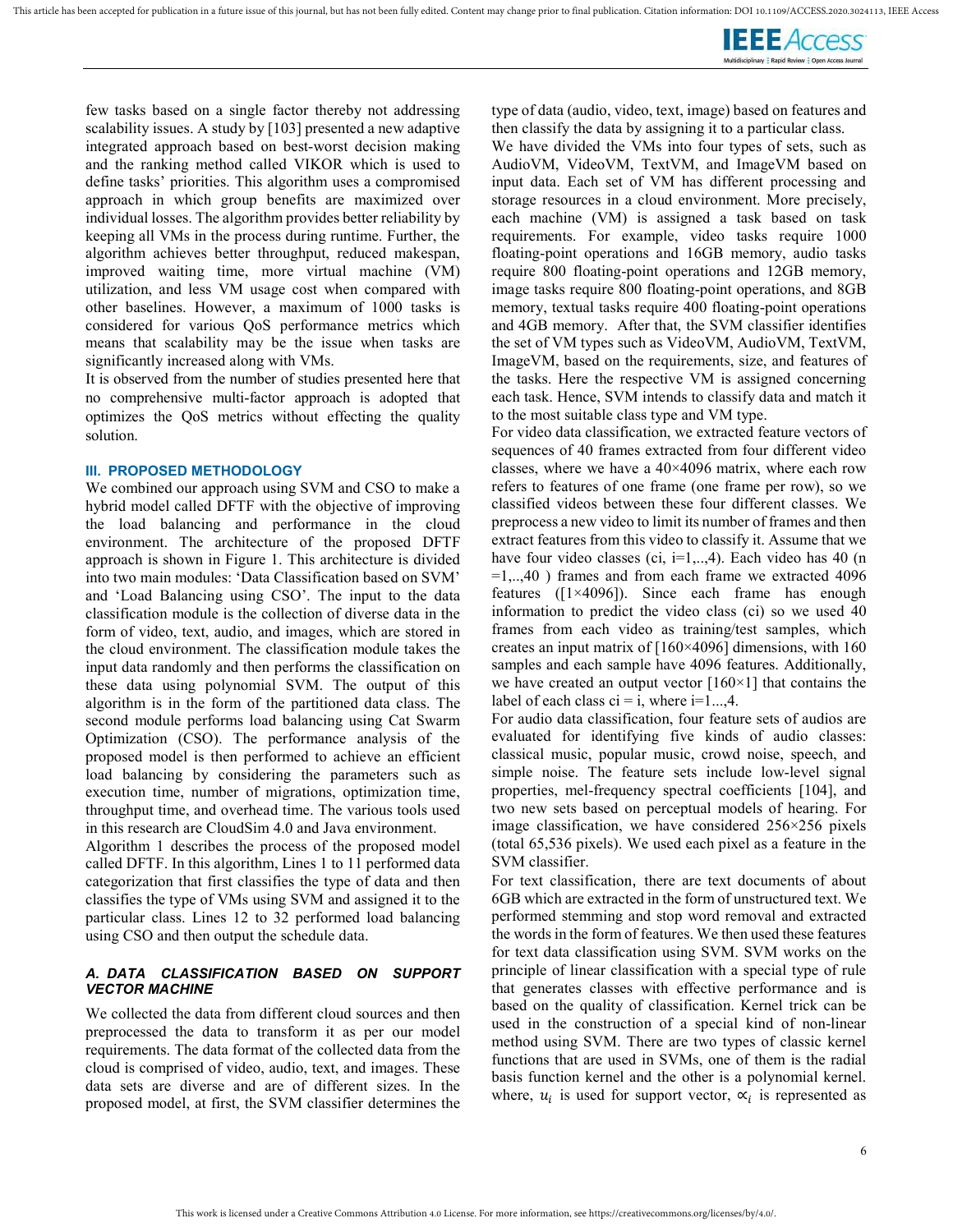



Lagrange multiplier and  $u_j$  is known as the label of

Equation (3) shows the polynomial function,

$$
POLY(u, v) = ((uk v + 1))s, \t(3)
$$

where 's' is the polynomial degree.

The polynomial kernel function is used with SVMs and other kernel models representing the similarity between features over the polynomials of the original variables. A polynomial kernel is defined as: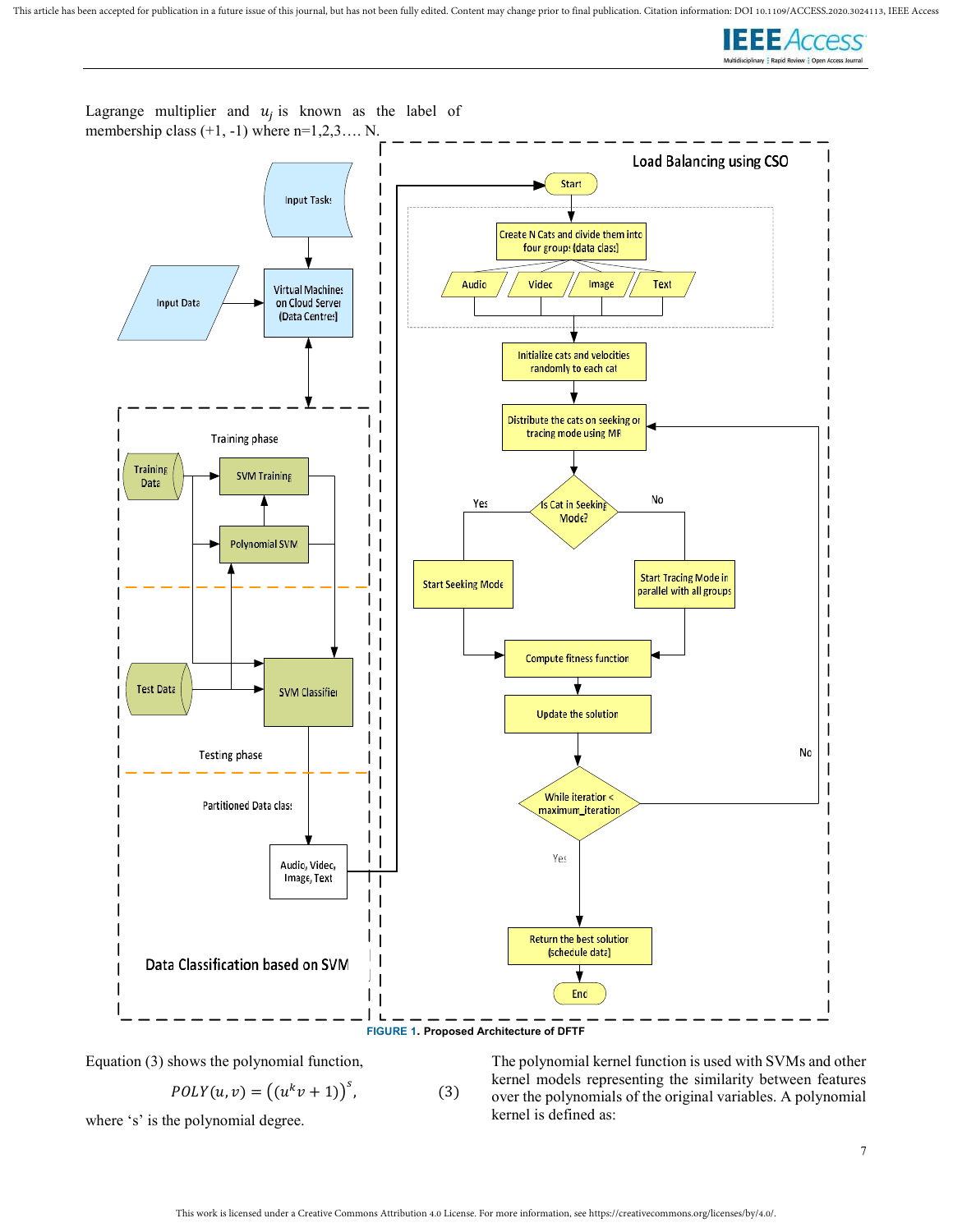

$$
K(x, x_i) = 1 + \sum (x \times x_i)^d. \tag{4}
$$

Here, d=1, this confirms to the linear kernel.

The output of the classification phase is in the form of classified tasks, thus reducing the computational cost such as to avoid preprocessing of features learning, features extraction, data conversion, data transformation, and data classification at the scheduling phase.

### B. LOAD BALANCING USING CAT SWARM **OPTIMIZATION**

We developed the network of VMs in the form of an undirected weighted graph as shown in Figure 2. The VMs' network can be represented as an undirected graph  $G = (V,$ E) where V represents the virtual machine (VM) or node and E represents the undirected edge having a probability a





weight that shows the overload and underload intensity between two nodes. After the data classification, load balancing is performed using CSO. In the load balancing phase, these data are called tasks. Let us assume that:

 $VideoVM = \{VM_1, VM_2, ..., UN_n\},\$  $AudioVM = \{VM_1, VM_2, \ldots \ldots, VM_n\},\$ 

$$
TertVM = \{VM, VM, \qquad VM \}
$$

 $TextVM = \{VM_1, VM_2, \dots, VM_n\},\$ 

 $ImageVM = \{VM_1, VM_2, \ldots, VM_n\}$ be the set of virtual machines for video, audio, text, image,

respectively. Each set of machines is responsible to execute one task. Each task is executed for a period of maximum iterations and is evaluated using computational cost in the form of time. The mapping of tasks on virtual machines is computed using the SVM, where each machine is assigned a task based on requirements, size, and features of the tasks. Once the number of tasks and VMs are selected, the

scheduling process will be initiated. Initially, N instances are created and split into G groups. CSO takes into consideration the behavior of the cats into two modes that are seeking mode and tracing mode. Swarm algorithms are widely accepted as they adapted the best-obtained solutions for searching the most similar neighbors (nodes). So, in this method, the cat behavior is considered for searching a solution space. Every cat has its position having d-dimensions with different velocities used for each dimension. Every cat is evaluated using fitness function, if the fitness is not equal then compute

the probability using equation (5), and by default, the probability value is set to 1. We used the Boolean flag variable to identify whether the cat is in seeking mode or tracing mode. The tracing mode is considered in terms of its fitness function where the position of the cat is changed according to the fitness function. The fitness function of CSO can be obtained with the help of equation (5).

$$
P_i = \frac{FS_i - FS_{max}}{FS_{max} - FS_{min}}, where 0 < i < j,\tag{5}
$$

where  $P_i$  shows the probability, value associated with the position of i<sup>th</sup> Cat.  $FS_i$  is the fitness of i<sup>th</sup> cat,  $FS_{max}$ represents the maximum fitness value and  $FS_{min}$  represents the minimum fitness value achieved so far.

### Algorithm 1: DFTF

| Input: video, text, audio, image, N, number of virtual    |
|-----------------------------------------------------------|
| machines (VM), number of cats, max iterations, SMP        |
| (seeking memory pool) = 5 to 10, MR is the Mixture ratio, |
| Sz: Size of the population, maximum iter                  |
| <b>Output</b> : Data class, Scheduled data                |
| 1: for data classification do                             |
| 2: for each $P(u, v)$ do                                  |
| Evaluate $=$ SVM<br>3:                                    |
| 4:<br>for each Classification accuracy $\neq$ 100 do      |
| $\zeta$ .<br>$E_{\text{v}o}$ luoto doto ogguraav          |

- 5: Evaluate data accuracy
- 6: if max\_iterations  $\neq$  N then<br>7: perform data categorization perform data categorization and VM
- categorization
- 8: end if
- $9.$  end for
- 10: end for
- 11: end for
- 12: for load balancing do
- 13. Create N cats and divide them into four groups G, that is  $G = \{audio, video, text, image\}.$
- 14. Randomly initialize velocities to each cat belongs to group G.
- 15. Evaluate initial fitness function F<sup>i</sup>
- 16.  $C_{sz}$ =Create  $C_{pop}$  (sz,  $F_i$ ) //Create cat population // Distribute the cats in seeking or tracing mode
- 17. while  $k \leq$  maximum iter do
- 18. **for each**  $i = 1$  to Sz do
- 19. if  $C[i]$  = Seek<sub>m</sub> then
- 20. Sol = Apply Seek<sub>m</sub>  $(C_i)$
- 21. else
- 22. Sol = Apply Trace<sub>m</sub>  $(C_i)$
- 23: end if
- 24.  $F_{best} = Sol_{best}$
- 25. if  $C(F,k)$  detected then

$$
C_{sz} = \text{create } C_{pop} \text{ [sz, F]}
$$

$$
27. \qquad \textbf{else}
$$

- 28.  $C_{sz}$  = reset  $C_{pop}$  [ $C_{sz}$ ]
- 29: end if
- 30. end for
- 31. end while
- 32. return F (schedule data) //return best solution
- 33. Exit.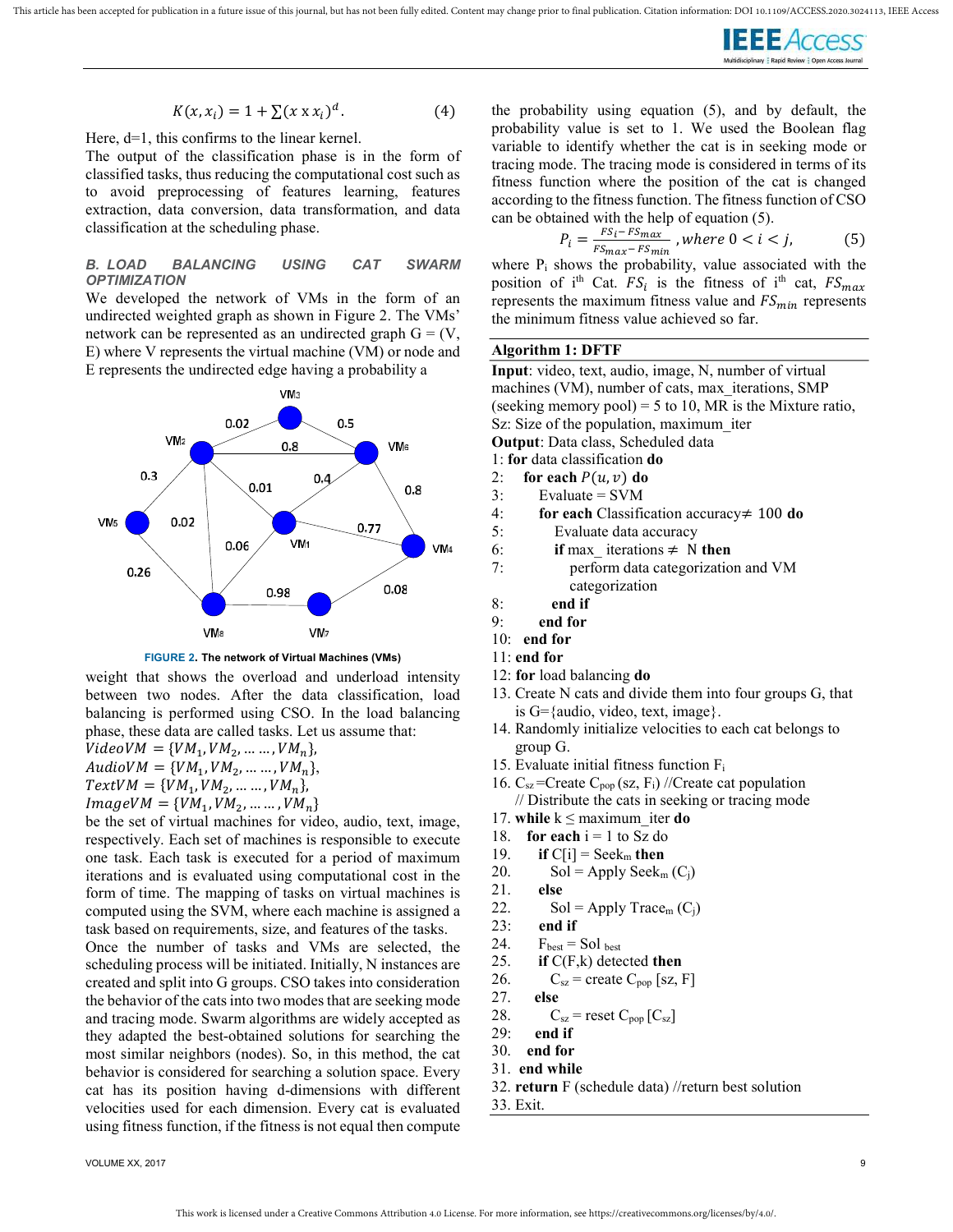This article has been accepted for publication in a future issue of this journal, but has not been fully edited. Content may change prior to final publication. Citation information: DOI 10.1109/ACCESS.2020.3024113, IEEE Ac



The tracing mode of the CSO method is described in terms of the movement of cats that is based on the outstanding hunting skills of cats. In tracing mode, the movement of cats is according to their velocities in each dimension and then updating their positions accordingly. The updated positions of cats and velocities are calculated using equations (6) and (7). These equations are:

$$
V_{i,d}(t) = V_{i,d} + r_i c_i (X_{best,d} - X_{i,d}), d = 1,2,...M, (6)
$$

$$
X_{i,d(t)} = X_{i,d} + V_{i,d} \t\t(7)
$$

Here, various terms are used for the position of the Cats like  $X_{best,d}$  is the best position of a cat in d-dimensional space,

 $X_{i,d}$  is the position of Cat<sub>i</sub>,  $V_{i,d}$  is the velocity of C<sub>i.</sub>  $r_i$  is a random value between [0, 1],  $C_i$  is the acceleration coefficient that extends the Cats velocity to move into solution space, which is set to 2.0, and t is the iteration number. Mixture Ratio (MR) is used to combine the two modes in the algorithm that is seeking mode and tracing mode and to determine the ratio of Cats in the modes. We have set the control variable MR to 1%-3% that determines the position a Cat which is either seeking or tracing mode. It means that at any instance, 10% to 30% of the Cats are in tracing mode, and the rest of the Cats are in seeking mode. Here local search refers to tracing mode and global search refers to seeking mode. Cats spend most of the time in resting mode (seeking mode), so, the MR value should be a tiny value to show their behavior in the real world. There is a need to put the control check on the velocity of Cat for every dimension value so that velocities must be in the range and have not crossed maximum. This control check is added through inertia weight (w) for which the optimum value must be between [0.4-0.9]. In our case, 0.7 is giving the best results. For the first iteration, it needs to be started at 0.9 and gradually decreased to 0.4. The optimum solution will be available somewhere between the values. The seeking mode of the CSO technique is composed of the following parameters: Seeking Memory Pool (SMP), Seeking Range of selected Dimension (SRD), Counts of Dimension Change (CDC), and Self-Position Consideration (SPC).

We have computed the evaluation of the DFTF model based on time complexity. As our model follows a combined approach that is the combination of SVM and CSO, so we have used different parameters that are specified in evolutionary algorithms as well as classification algorithms. For CSO, these parameters are given in Table II. For CloudSim, we used the parameter settings as reported in Table III These parameter settings are chosen based on the convergence of the DFTF algorithm after conducting several experiments.

From Algorithm 1, the computational time for Lines 1 to 8 is  $O(N^3(n))$  and Lines 9 to 13 take constant time O (1). Lines 14 and 15 take  $O(N^2)$ . From experiments, it is observed that the seeking mode takes less time as compared to tracing mode, therefore, computational complexity from Lines 16 to 26, is  $O(N(ks))$  and Line 27 takes time,  $O(l)$ . Thus, the overall time complexity of the proposed DFTF is

TABLE II PARAMETER SETTINGS USED FOR DFTF

| Parameter                         | Value            |
|-----------------------------------|------------------|
| Cat size                          | 100              |
| Population size                   | 30 to 500        |
| <b>SMP</b>                        | $5 - 10$         |
| CDC                               | 80%              |
| <b>SRD</b>                        | 20%              |
| SPC (Boolean value)               | $0$ or $1$       |
| Self-recognition coefficients (c) | 2.0              |
| W                                 | $0.9 - 0.4(0.7)$ |
| Uniform random number (r)         | [0,1]            |
| Maximum iteration                 | 1000             |
| Mixed Ratio (MR)                  | $1\% - 3\%$      |

| <b>TABLE III</b>                             |
|----------------------------------------------|
| Parameter settings used for DFTF in CloudSim |

| <b>Datacenter</b> | <b>Various Parameters</b>    | Parameter<br><b>Values</b>  |
|-------------------|------------------------------|-----------------------------|
| <b>CLOUDLETS</b>  | Total Number of              | $\mathcal{D}_{\mathcal{L}}$ |
|                   | Datacenters                  |                             |
|                   | Total Number of Hosts in     | $\mathcal{D}$               |
|                   | Datacenters                  |                             |
|                   | Size of RAM for each Host    | 2GB                         |
|                   | Total RAM                    | 16 GB                       |
|                   | Capacity Storage             | 1TB                         |
|                   | <b>Total Storage</b>         |                             |
|                   | Data Bandwidth               | 10GB/s                      |
|                   | Processing Elements Power    | 1000000 MIPS                |
|                   | <b>Total Number of Tasks</b> | 100000                      |
|                   | Length of each Task          | 1MB-1GB                     |
|                   | Total File Size as Tasks     | 48.4 GB                     |
| <b>VIRTUAL</b>    | ID of the Virtual Machine    | [1-20]                      |
| <b>MACHINE</b>    | VM Monitor                   | Xen                         |
|                   | VM Policy                    | Time-shared                 |

 $O(N^3 + N^3(n + ks + l))$  that simplifies to  $O(N^3 +$  $N^3 \cdot n + N^3 \cdot ks + N^3 \cdot l$  after further simplification gives  $O(N^3(1 + 1 \cdot n + 1 \cdot ks + 1 \cdot l))$  and finally its  $O(N^3)$ .

### IV. EXPERIMENTAL SETUP

In this section, various files in the form of datasets are presented including audio, video, text, and images which are taken from UCI repository [105] and other sources. There is a total of 60,000 datasets which are further divided equally as given in Table IV.

Further, various dataset files are placed into training and testing mode with a ratio of 70:30, where 70% of data files are training datasets and 30% are testing datasets as mentioned in Table V.

CloudSim 4.0 [106] as compared to other simulators is widely used in conducting and implementing cloud-related research work. The simulator is providing on-demand resources in virtualization form and has several advantages such as flexibility, performance, and ease of use. A data center is configured with the region, architecture, operating system, VM, memory, storage data transfer cost, and the number of physical hardware units. In our case, we have set 500 and 1000 VMs, respectively, during experiments along with 4096, 8192 MB of RAM and 2 TB of memory. All simulations are performed on Desktop PC comprising of MS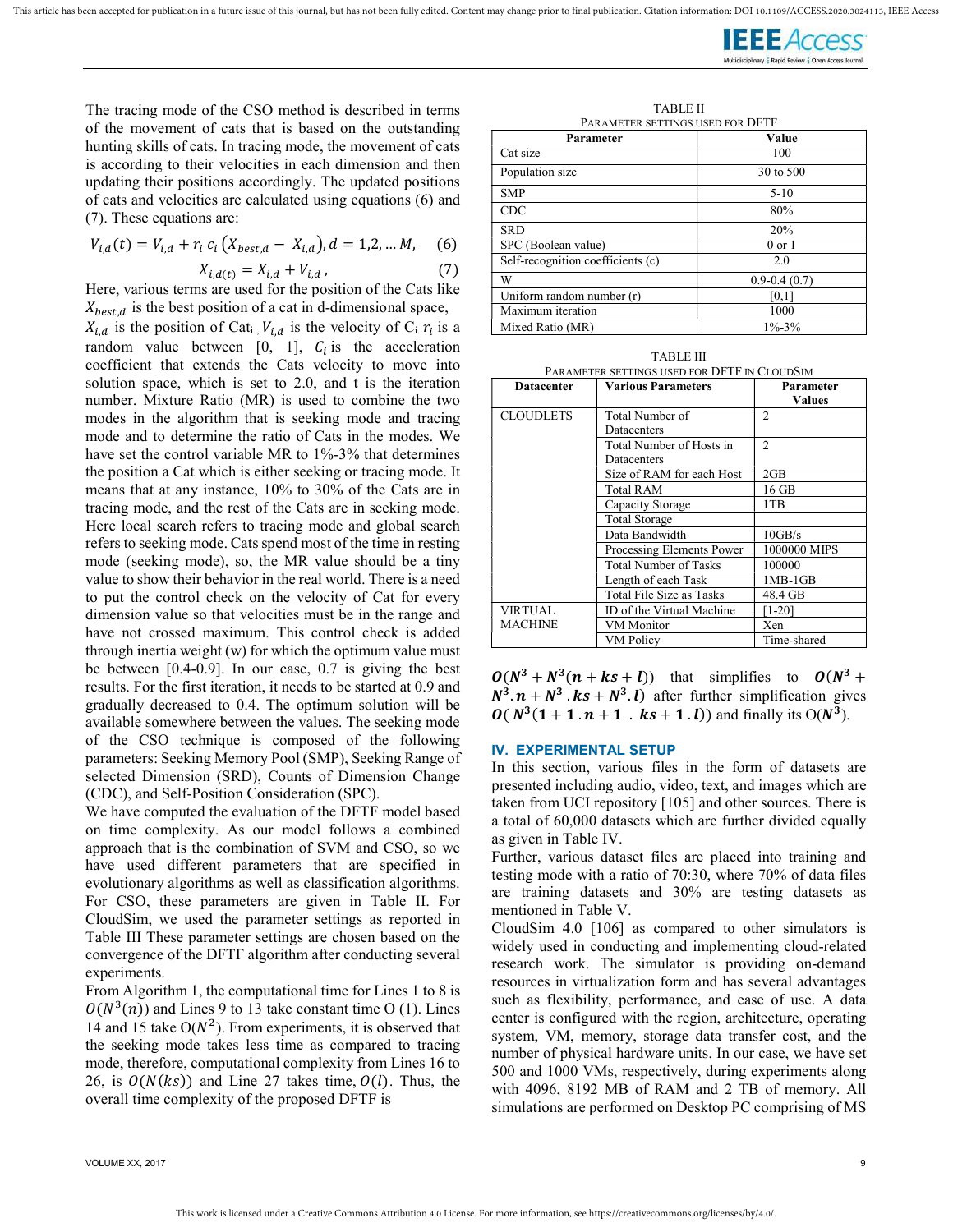

Windows 10 Operating System, Intel Quad-Core i7 with 2.6 GHz processor, 12 GB RAM, and 1 TB of HDD.

The algorithms used in this research include CBS-MKC, FSALB, PSO-BOOST, IACSO-SVM, CSO-DA, GA-ACO, and proposed DFTF. There are eight metrics on which DFTF is compared, such as energy consumption, response time, SLA violations, number of migrations, execution time, overhead time, throughput time, and optimization time. There is a total of 60,000 tasks on which evaluations are performed. All algorithms are implemented in CloudSim 4.0 taken from their respective research papers with the same configuration and environmental setting to make the results reliable. Further, the results are statistically verified through analysis of student t-test to check their reliability that eliminates the fact that the values are not by chance.

TABLE IV DESCRIPTION ABOUT DATASETS

| Category              | Size in quantity |
|-----------------------|------------------|
| Audio Files datasets  | 15,000           |
| Video Files datasets  | 15,000           |
| Images Files datasets | 15,000           |
| Text Files datasets   | 15,000           |

|  | `ABLE` |  |
|--|--------|--|
|--|--------|--|

| STATISTICS ABOUT TRAINING AND TEST SETS |                  |  |  |  |  |
|-----------------------------------------|------------------|--|--|--|--|
| <b>Samples</b>                          | Size in quantity |  |  |  |  |
| Training Audio Files                    | 10500            |  |  |  |  |
| <b>Testing Audio Files</b>              | 4500             |  |  |  |  |
| Training Video Files                    | 10500            |  |  |  |  |
| <b>Testing Video Files</b>              | 4500             |  |  |  |  |
| Training Images Files                   | 10500            |  |  |  |  |
| <b>Testing Images Files</b>             | 4500             |  |  |  |  |
| <b>Training Text Files</b>              | 10500            |  |  |  |  |
| <b>Testing Text Files</b>               | 4500             |  |  |  |  |

### V. RESULTS AND ANALYSIS

In this section, the proposed algorithm has been divided into two major parts. In the first part, the classification of the file's datasets is done using the SVM classifier in the cloud. In the second part, the output of the SVM is fed into ICSO for load balancing in the cloud environment. To obtain better, fast, and accurate results, we have used the One-vs-All classification approach that initially classifies the files datasets by comparing it with all classes [107]. Overall, the output of the SVM falls into one of the four major data classes such as audio, video, image, and text. The baselines used in this research include CBS-MKC, FSALB, PSO-BOOST, IACSO-SVM, CSO-DA, and GA-ACO.

CBS-MKC used credit-based scheduling with an emphasis on task categorization but lacks a multi-factor approach. FSALB largely focused on reducing communication delays experienced by the machine learning users and hence improved response time but lacks a multi-factor approach, PSO-BOOST considered deadline constraint within a limited number of tasks, VMs and has shown improvements on few parameters. IACSO-SVM worked on the classification accuracy of the limited number of tasks and datasets. CSO-

DA emphasized response time, number of migrations, and execution time on fewer tasks and VMs. GA-ACO improved completion time, response time, and throughput under limited resources. However, the proposed algorithm DFTF not only addresses these limitations but also adopted a multifactor approach to solving.

Similarly, there are deep learning approaches which are producing better results than traditional algorithms, but they take more time in training with a large number of datasets. Therefore, as per the requirement of our proposed work, we have selected One-vs-Many SVM that has outperformed other classifiers in the first stage in terms of accuracy.

### A. ACCURACY OF DFTF

Validation methods such as accuracy, precision, recall, and F-measure are used to check the accuracy of the DFTF. The classifiers such as ACO-SVM [108], Bayes Net [109], J48 [109], and Multiclass [110] are used for comparative analysis as shown in Table V. The results of DTFT are presented as comparative analysis over other algorithms in which DFTF has shown better performance in all validation methods.

The results of classification algorithms are validated using classification validation accuracy measures concerning Accuracy, Precision, Recall, and F-Measure [111] reported in Table VI. The results of these classifiers are ranged between [0-1] with 1 being accurate classification. The more the value closer to 1, the higher the accuracy of the classifier is achieved. From Figure 3, DFTF has attained better accuracy than other classifiers.

TABLE VI COMPARATIVE ANALYSIS OF DFTF WITH CLASSIFICATION TECHNIQUES

| Metric    | <b>DFTF</b> | <b>Multiclass</b> | <b>J48</b> | <b>Baves Net</b> | <b>ACO-SVM</b> |
|-----------|-------------|-------------------|------------|------------------|----------------|
| Accuracy  | 0.974       | 0.96              | 0.824      | 0.825            | 0.812          |
| Precision | 0.963       | 0.96              | 0.818      | 0.824            | 0.87           |
| Recall    | 0.951       | 0.96              | 0.825      | 0.824            | 0.751          |
| F-Measure | 0.977       | 0.97              | 0.821      | 0.824            | 0.817          |



### B. EVALUATION OF DFTF ON ENERGY CONSUMPTION

Energy Consumption is calculated using the following proposed equation: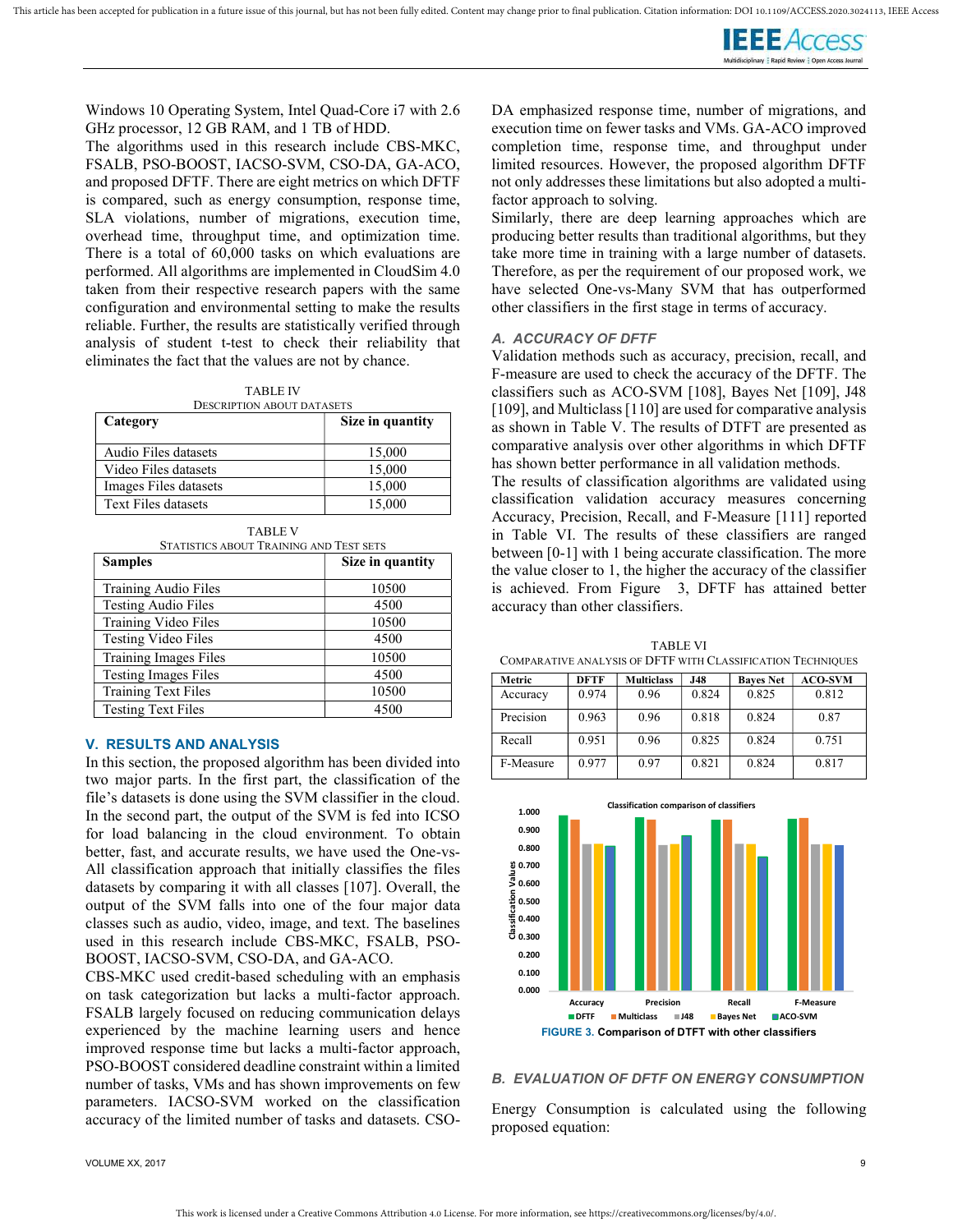

$$
E_C = \sum_{k=1}^{N} \sum_{N=1}^{n} \left( \frac{T_E(\text{VM}_N)}{E(T_k)} \right),\tag{8}
$$

where,  $T_E(VM_N)$ : Total Energy consumed by  $VM_N$ , where,  $N = 1, \ldots, n$ 

 $E(T_k)$ : Energy consumed for a particular task  $T_k$ 

Energy consumption is depicted in Figure 4 in which comparative analysis is performed for all baselines. From the very start, a significant difference is seen which continues till 2000 VMs. Since the number of tasks and other configuration parameters is set equal so that reliable results may be obtained. After a gradual increase in the number of tasks from 1000 to 2000, few of the baselines such as CBS-MKC and CSO-DA start to consume slightly more energy which is further followed by a few other baselines. Likewise, the increase in VMs from 5 to 10, 50, 100, 500, 1000, and 2000 also results in an increase in energy consumption which keeps on getting increased with every additional VMs. In 2000 VMs, most of the baselines suffer from huge energy consumption leaving only DFTF with comparatively least consumption of energy.

The progress of DFTF in this scenario remains quite smooth even with the addition of more VMs which shows that DFTF is consistent. In other words, CBS-MKC has consumed 21% energy followed by CSO-DA with 16%, FSALB with 16%, IACO-SVM with 15%, GA-ACO with 12%, PSO-Boost with 11% and DFTF only consumed 9% energy. Preprocessing using a classification in cloud reduced the computational complexity resulted in the least energy consumption and further faster convergence of CSO achieved the best solution in the minimum number of iterations which also preserved the energy.



FIGURE 4. Performance of DFTF and Baselines on Energy Consumption on VMs (5-2000)

### C. EVALUATION OF DFTF ON RESPONSE TIME

Response time is computed using the following proposed equation:

$$
\left[ R_T = \sum_{t=1}^{N} C_{Tt} - (Ts_{Tt} - Te_{Tt}) \right], \qquad (9)
$$

Where,  $t$ :Task  $R<sub>T</sub>$ : Response time  $C_{Tt}$ : Computational time for task t  $Ts_{Tt}$ : Task start time of  $t^{th}$  task  $Te_{Tt}$ : Task end time of  $t^{th}$  task

Figure 5 represents a response time against a varying number of tasks and VMs for all algorithms. Comparative analysis of algorithms has not revealed much difference in response time initially as these algorithms are producing output in an almost equal time. Further, with the increase in VMs and tasks, a surge is seen especially for the two baselines such as CBS-MKC and PSO-Boost taking more response time after 1000 VMs. The other baselines such as IACO-SVM, GA-ACO, CSO-DA, and FSALB are also showing more response time whereas the response time of DFTF remains stable throughout.

This shows that DFTF is scalable in a dynamic environment where the number of tasks and VMs are getting increased. In other words, CBS-MKC has delivered its response in 18% of total response time followed by PSO-Boost with 16%, IACO-SVM with 16%, CSODA with 15%, FSALB with 14% and GA-ACO with 13%. However, DFTF has only taken 8% response time and has outperformed all baselines. The total response time is the sum of all response times taken by all baselines. This is because of CSO's stronger convergence to a solution and achieving global minima in fewer iterations.



FIGURE 5. Performance of DFTF and Baselines on Response Time on VMs (5-2000)

### D. EVALUATION OF DFTF ON NUMBER OF SLA VIOLATIONS

SLA violation is calculated using the proposed equation (10):

$$
\[S_V = \sum_{i=1}^{N} \frac{T_{\text{total}}}{T_{\text{vm}_i}}\].
$$
\n(10)

where,  $T_{total}$ : Total CPU time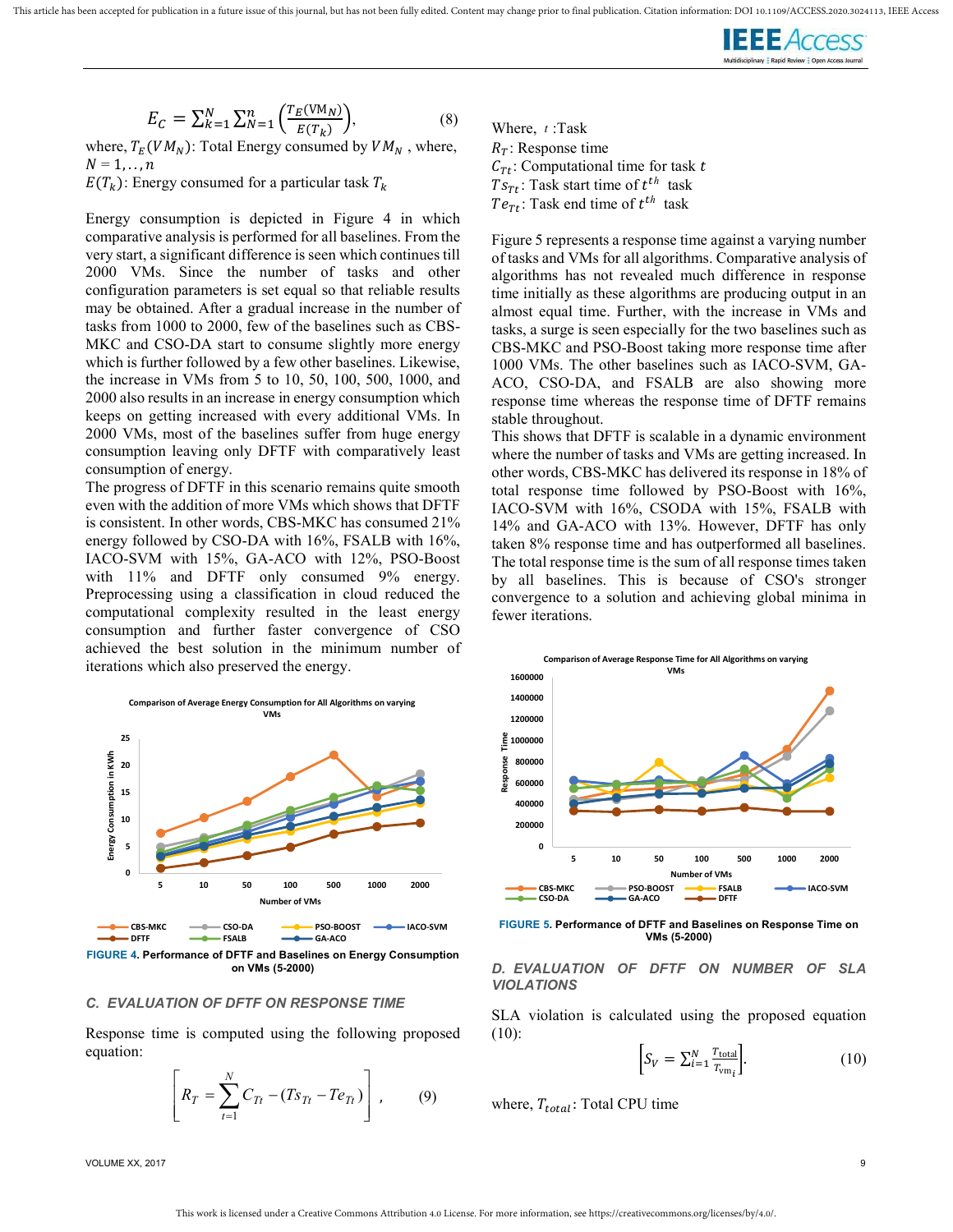



FIGURE 6. Performance of DFTF and Baselines on SLA Violations on VMs (5-2000)

# $T_{vm_i}$ : Time is taken by  $i^{th}$ VM.

In this case, SLA violation occurs if VM takes more time than allotted CPU time. SLA violations against varying number of tasks and VMs for all baselines are shown in Figure 6. It is observed that till 100 VMs, no major change in SLA violations is seen in the graph which becomes more obvious after 500 and above VMs. The algorithms such as PSO-Boost, CBS-MKC, and FSALB have violated more SLAs as soon as tasks and VMs are increased. DFTF, in this case, has done least violations that are only 8% as compared to PSO-Boost with 19% violations followed by CBS-MKC with 17%, FSALB with 16%, CSO-DA with 16%, IACO-SVM with 11% and GA-ACO with 11% SLA violations. The least number of SLA violations confirmed that DFTF has performed fewer migrations and avoiding complexity.

### E. EVALUATION OF DFTF ON MIGRATION TIME

Migration time is calculated using the following function:

$$
M_t = \sum_{k=1}^n T_{S_k}(VM_i, VM_{i+1}).
$$
 (11)

where,

 $T_{S_k}(VM_i, VM_{i+1}) = T_{S_k}(VM_i \rightarrow VM_{i+1})$ , scheduling time is taken for allocating  $k^{th}$  data from  $i^{th}$  VM to  $(i + 1)^{th}$  VM is based on availability.

Figure 7 shows the migration time taken by all baselines with varying tasks and VMs. More migrations take more time as compared to fewer migrations. Optimization algorithms make the least number of migrations because a single migration involves several processes, their communication, interrupts, addresses, and other factors. VM migration policy is administered by the administrator in which a rule is defined about when to trigger the VM migration from one host to another host. Generally, a threshold is defined which enables VM migrations while considering the computing

VOLUME XX, 2017 9

capabilities of the host machines to minimize the number of SLA violations and migrations.

Both heuristic and metaheuristic algorithms as a hybrid approach work well for finding the solution in VM migration



FIGURE 7. Performance of DFTF and Baselines on Migration time on VMs (5-2000)

For initial VM placements, the heuristic algorithm is suitable whereas, for optimization during migration, the metaheuristic algorithm performs well. This helps in reducing cost and solution space. Figure 7 initially shows IACO-SVM and CBS-MKC started by taking more migration time due to many migrations which gets better after 50 VMs till 1000 VMs and further increased afterward. This shows the unstable behavior of these algorithms with varying VMs and tasks. In other words, CBS-MKC has taken 23% migration time followed by IACO-SVM with 22%, FSLAB with 12%, PSO-Boost with 12%, CSO-DA with 12%, GA-ACO with 11% and DFTF with only 8% migration time due to least number of migrations and further supported by the least SLA violations.

### F. EVALUATION OF DFTF ON OPTIMIZATION TIME

Optimization time is calculated using the following proposed equation:

$$
O_T = \sum_{i=0}^{Imax} T_i \tag{12}
$$

where,

 $T_i$ : Time taken for *i*<sup>th</sup>iteration  $\sum_{i=0}^{lm\alpha x} T_i$ : Total Time for complete iteration.

The optimization time also known as convergence time of all baselines is plotted in Figure 8. Only two algorithms FSALB and CBS-MKC are showing an exponential increase in optimization time resulting in comparatively higher unstable behavior. The algorithms such as IACSO-SVM, GA-ACO, and CSO-DA deviate a little bit in optimizing the tasks because these algorithms get trapped into local optimum, whereas as PSO-Boost and DFTF optimize quite fast and produce better results in the presence of other baselines. Overall, FSALB has taken much time in getting optimized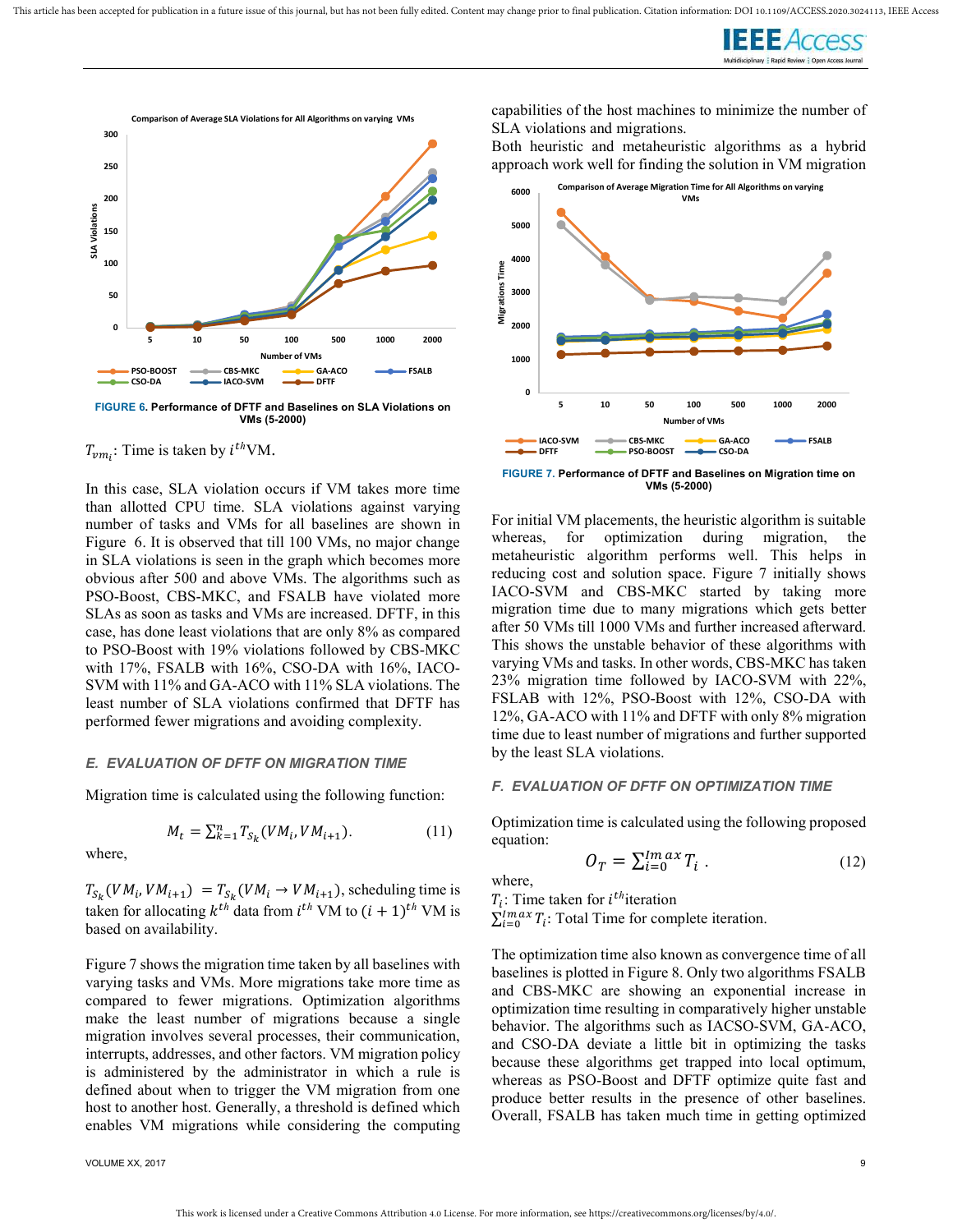

which is 22% followed by CBBS-MKC with 17%, IACSO-SVM with 14%, CSO-DA with 12%, GA-ACO with 12%, PSO-Boost 12% and only 11% optimization time taken by DFTF. Cats move on a global scale to find the global best position that prevents them to fall into global optima so, they tend to optimize the solution quite fast.



FIGURE 8. Performance of DFTF and Baselines on Optimization Time on VMs (5-2000)

### G. EVALUATION OF DFTF ON EXECUTION TIME

Execution time is calculated using the following proposed equation:

Where,

$$
E_t = \sum_{k=1}^{N} T_t(T_k). \tag{13}
$$

 $T_t(T_k)$ : Total time for executing  $k^{th}$  task

The execution time of all baselines is shown in Figure 9. Here, DFTF initially performed extremely well and took the least time and then started to rise when VMs gets 50 in size because DFTF initially converges slowly. However, not huge improvement is observed in DFTF but overall, comparatively better performance can be seen. The algorithms like CBS-MKC and GA-ACO from the very start deviate a lot and therefore take more execution time in almost all runs. FSALB remains quite better with every increase in VMs whereas, PSO-Boost and DFTF execute quite fast and produced better results in the presence of other baselines. Overall, CBS-MKC has taken much execution time that is 19% followed by GA-ACO with 17%, FSALB with 16%, CSO-DA with 14%, IACSO-SVM with 13%, PSO-Boost with 12% and only 9% execution time taken by DFTF.

It shows that the classification method using SVM plays an effective role in shortening the task execution time of the DFTF and further establishes the stronger scheduling ability of the algorithm.



FIGURE 9. Performance of DFTF and Baselines on Execution Time on VMs (5-2000)

### H. EVALUATION OF DFTF ON THROUGHPUT TIME

Throughput time is calculated using the following proposed equation:

$$
T_{TP} = \sum_{k=1}^{N} \frac{r_k}{r_{p_k}}.
$$
\n
$$
(14)
$$

where,

 $T_k$ :  $k^{th}$ task

 $T_{p_k}$ : Time period for completing  $k^{th}$  task

The throughput time of all baselines is shown in Figure 10. Two algorithms CBS-MKC and IACSO-SVM have initially taken more time in providing throughput which gets further increased to 100 VMs because these algorithms could not quickly optimize. CSO-DA started better but surged after the addition of 500 VMs because more tasks are adding complexity in it.



FIGURE 10. Performance of DFTF and Baselines on Throughput Time on VMs (5-2000)

However, FSALB, GA-ACO, and DFTF have shown good throughput performance. Overall, IACSO-SVM has taken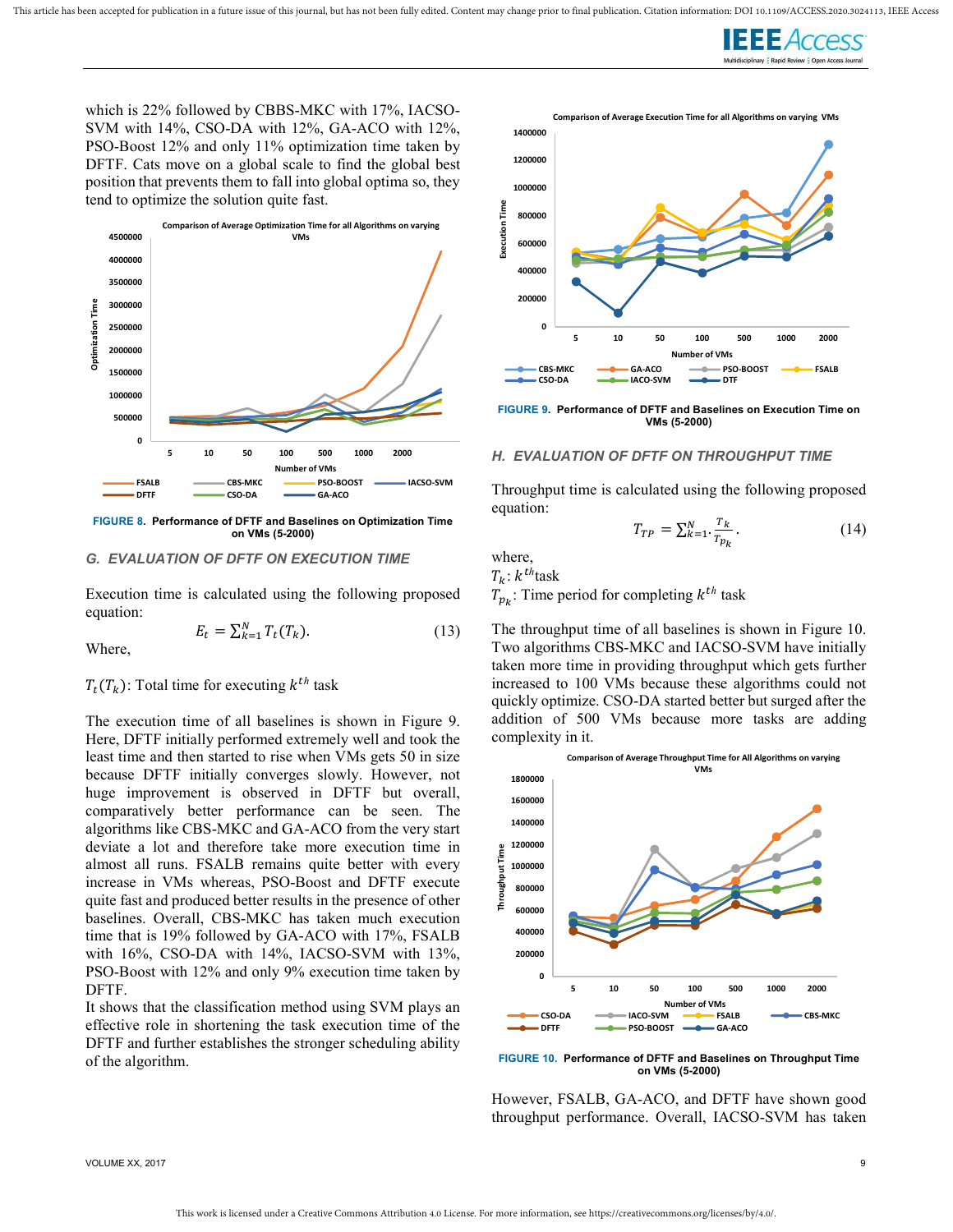

much throughput time that is 19% followed by CSO-DA with 18%, CBS-MKC with 16%, PSO-Boost with 13%, FSALB and GA-ACO with 12% each, and only 10% throughput time taken by DFTF. Stronger robustness by DFTF has resulted in generating solutions in minimum throughput time.

### I. EVALUATION OF DFTF ON OVERHEAD TIME

Overhead time is calculated using the following proposed equation:

$$
OH_T = \sum_{i=1}^{N} (Tot_t(T_i) - E_t(T_i)). \tag{15}
$$

Tot<sub>t</sub>(T<sub>i</sub>): Total time required for executing  $i^{th}$  task  $E_t(T_i)$ : Execution time of  $i^{th}$ task

where,



FIGURE 11. Performance of DFTF and Baselines on Overhead Time on VMs (5-2000)

The overhead time of all baselines is shown in Figure 11. Two algorithms CSO-DA and PSO-BOOST started with huge overhead time which gets stable at 50 VMs but again instability is observed after 500 VMs which gets increased after every run. This is mainly because of their computational complexity. Overall, on average, CSO-DA has taken more overhead time that is 18% followed by CBS-MKC and PSO-BOOST with 17% each, IACSO-SVM with 15%, PSO-Boost with 13%, FSALB and GA-ACO with 13% each, and only 7% throughput time taken by DFTF.

The minimal computational complexity, fewer iterations in finding global optima, low communication cost, low overhead, and better convergence has made DFTF a better choice over other baselines.

### J. STATISTICAL ANALYSIS

We have checked the resulting values of all parameters and found their distribution is normal. In that case, there is a need for a parametric test that involves 2 variables because we have taken one baseline at a time and compare it with DFTF. In statistics, the suitable test for 2 variables with normal distribution is student t-test. Similarly, we can see in Table VII the values such as mean, standard deviation (SD), pvalue, and t-value. Meanwhile, the significance level is set to p< 0.05 [112]. At this stage, we need to define the hypothesis in the following manner:

H0: DFTF and other baselines have no difference.

H1: A significant difference exists between DFTF and other baselines.

We can see that p-values in all cases are less than the significance level that is  $< 0.05$  which means that the significant difference exists among the values of DFTF and other baselines. So, we are right to reject the null hypothesis and accept the alternate hypothesis. Similarly, we can say that a significant difference exists in terms of energy consumption, response time, SLA violations, migration time, optimization time, execution time, throughput time, and overhead time.

### K. RANKING BASELINES

Table VIII shows eight Quality of Service (QoS) metrics used in this study against seven baselines.



parameters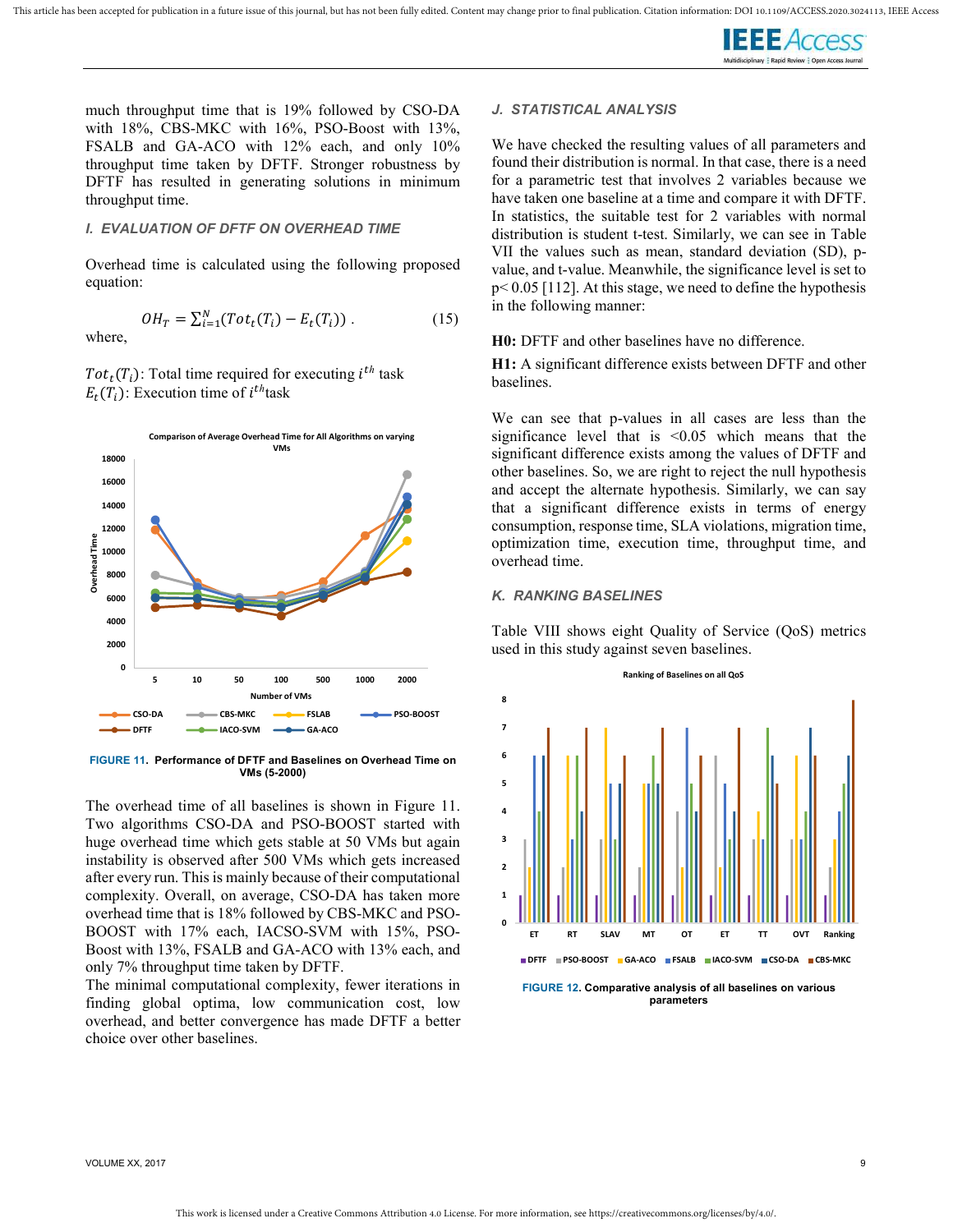

### TABLE VII STATISTICAL COMPARISON OF DFTF WITH OTHER BASELINES

| <b>Parameters</b>         | <b>CBS-MKC</b>       | <b>CSO-DA</b> | PSO-BOOST                | <b>IACO-SVM</b> | <b>FSALB</b> | GA-ACO         | <b>DFTF</b>              |  |  |
|---------------------------|----------------------|---------------|--------------------------|-----------------|--------------|----------------|--------------------------|--|--|
| <b>Energy Consumption</b> |                      |               |                          |                 |              |                |                          |  |  |
| Mean                      | 15                   | 11            | 8                        | 10              | 11           | $\overline{9}$ | $\sqrt{6}$               |  |  |
| <b>SD</b>                 | 4.51332              | 4.5085        | 3.4046                   | 4.73865         | 4.3878       | 3.54017        | 3.4489                   |  |  |
| t-value                   | 0.00373              | 0.05924       | 0.4199                   | 0.118051        | 0.065995     | 0.27118        |                          |  |  |
| p-value                   | 0.0023               | 0.0072        | 5E-05                    | 4.7E-05         | 6.4E-06      | 5.3E-05        |                          |  |  |
|                           | <b>Response Time</b> |               |                          |                 |              |                |                          |  |  |
| Mean                      | 742536               | 685020        | 596168                   | 678927          | 613221       | 540195         | 344752                   |  |  |
| SD                        | 329834.8             | 278827.9      | 101683.8                 | 109320.1        | 90816.62     | 111245         | 13130.29                 |  |  |
| t-value                   | 0.012104             | 0.01136       | 6.15E-05                 | 7.9E-06         | 1.14E-05     | 0.001081       |                          |  |  |
| p-value                   | 0.00069              | 0.00053       | 6E-05                    | 4.1E-05         | 5.6E-05      | 7.5E-05        | $\overline{\phantom{a}}$ |  |  |
|                           |                      |               | <b>SLA Violations</b>    |                 |              |                |                          |  |  |
| Mean                      | 97                   | 86            | 57                       | 83              | 79           | 68             | 41                       |  |  |
| <b>SD</b>                 | 104.01               | 88.1174       | 55.6901                  | 84.582          | 79.708       | 71.929         | 38.9197                  |  |  |
| t-value                   | 0.2444               | 0.27727       | 0.58768                  | 0.29277         | 0.31653      | 0.4453         | $\blacksquare$           |  |  |
| p-value                   | 0.0037               | 0.0036        | 0.0004                   | 0.0036          | 0.0035       | 0.0037         |                          |  |  |
|                           |                      |               | <b>Migration Time</b>    |                 |              |                |                          |  |  |
| Mean                      | 3338                 | 3465          | 1670                     | 1877            | 1799         | 1727           | 1256                     |  |  |
| SD                        | 1035.20              | 823.93        | 112.06                   | 213.05          | 149.24       | 152.509        | 76.5265                  |  |  |
| t-value                   | 0.00035              | 2.7E-05       | 7.5E-06                  | 2.1E-05         | 4.1E-06      | 2E-05          |                          |  |  |
| p-value                   | 0.0031               | 0.0018        | 5E-07                    | 3E-09           | 2.7E-08      | $7.1E-13$      | $\blacksquare$           |  |  |
|                           |                      |               | <b>Optimization Time</b> |                 |              |                |                          |  |  |
| Mean                      | 900261               | 730955        | 510383                   | 580855          | 503450       | 515006         | 457501                   |  |  |
| <b>SD</b>                 | 533247.5             | 286857.7      | 159877.7                 | 129402.8        | 94082.1      | 166891.3       | 63622.1                  |  |  |
| t-value                   | 0.06632              | 0.04171       | 0.4660                   | 0.05801         | 0.34124      | 0.44561        | $\overline{\phantom{a}}$ |  |  |
| p-value                   | 0.0134               | 0.027         | 0.0006                   | 0.0157          | 0.0255       | 0.0075         |                          |  |  |
|                           |                      |               | <b>Execution Time</b>    |                 |              |                |                          |  |  |
| Mean                      | 756178               | 750764        | 537757                   | 683537          | 604282       | 563737         | 421116                   |  |  |
| <b>SD</b>                 | 249029.3             | 202597.6      | 81261.5                  | 142556          | 145026       | 112865         | 162419.7                 |  |  |
| t-value                   | 0.01764              | 0.0096        | 0.14169                  | 0.01165         | 0.06176      | 0.10275        | $\overline{\phantom{a}}$ |  |  |
| p-value                   | 0.003                | 0.011         | 0.045                    | 0.033           | 0.042        | 0.012          |                          |  |  |
|                           |                      |               | <b>Throughput Time</b>   |                 |              |                |                          |  |  |
| Mean                      | 872105               | 907447        | 553461                   | 791252          | 648363       | 557567         | 497563                   |  |  |
| <b>SD</b>                 | 358026.107           | 292284.2      | 108703.2                 | 199630.7        | 150541.5     | 113139.7       | 116556.3                 |  |  |
| t-value                   | 0.031351             | 0.0077        | 0.40712                  | 0.00898         | 0.07622      | 0.38336        |                          |  |  |
| p-value                   | 0.011                | 0.031         | 0.0016                   | 0.009           | 0.007        | 0.001          | $\overline{\phantom{a}}$ |  |  |
|                           |                      |               | <b>Overhead Time</b>     |                 |              |                |                          |  |  |
| Mean                      | 9146                 | 8454          | 6851                     | 8679            | 7332         | 7298           | 6028                     |  |  |
| <b>SD</b>                 | 2897.594             | 3456.208      | 1849.99                  | 3353.83         | 2369.41      | 2884.37        | 1275.4                   |  |  |
| t-value                   | 0.03279              | 0.1327        | 0.38773                  | 0.09547         | 0.25840      | 0.34337        | $\overline{\phantom{a}}$ |  |  |
| p-value                   | 0.0013               | 0.039         | 0.0051                   | 0.027           | 0.016        | 0.022          |                          |  |  |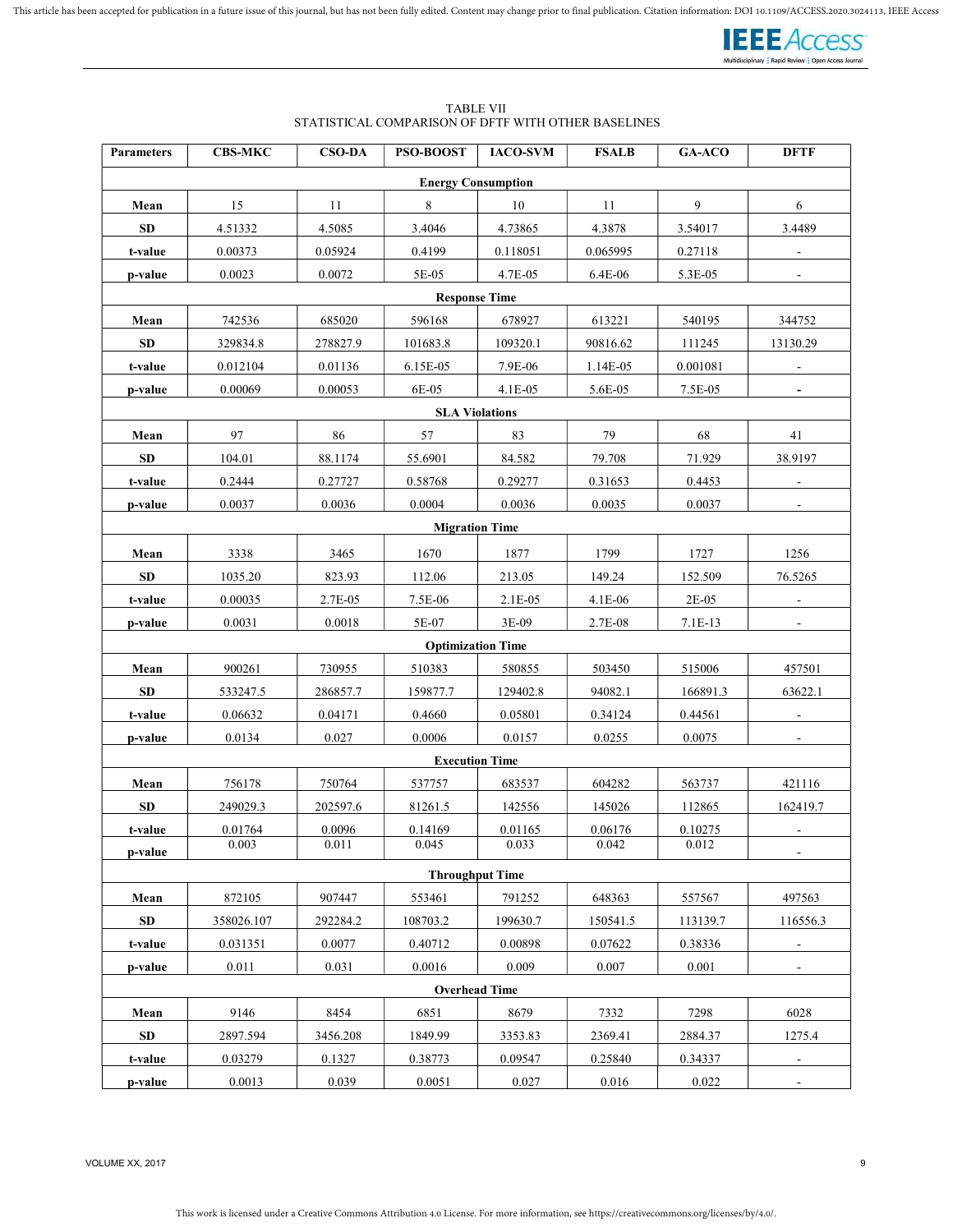

| <b>Baselines</b> | <b>Energy</b><br>Consumption | Response<br>Time | <b>SLA</b><br><b>Violations</b> | <b>Migration</b><br>Time | Optimization<br>Time | <b>Execution</b><br>Time | <b>Throughput</b><br>Time | <b>Overhead</b><br>Time | Ranking |
|------------------|------------------------------|------------------|---------------------------------|--------------------------|----------------------|--------------------------|---------------------------|-------------------------|---------|
| <b>DFTF</b>      |                              |                  |                                 |                          |                      |                          |                           |                         |         |
| PSO-BOOST        |                              |                  |                                 |                          | 4                    |                          |                           |                         |         |
| GA-ACO           |                              |                  |                                 |                          |                      |                          | 4                         | h                       |         |
| <b>FSALB</b>     |                              |                  |                                 |                          |                      |                          |                           |                         |         |
| IACO-SVM         |                              |                  |                                 |                          |                      |                          |                           |                         |         |
| CSO-DA           |                              |                  |                                 |                          |                      |                          | h                         |                         |         |
| CBS-MKC          |                              |                  |                                 |                          | h                    |                          |                           | h                       |         |

TABLE VIII **DANIVING OF ALL BASELINES** 

It can be observed that certain baselines perform better in one scenario and average or worst in another scenario but proposed DFTF performed better among them followed by PSO-BOOST, GA-ACO, FSALB, IACO-SVM, CSO-DA, and CBS-MKC, respectively. Figure 12 shows the averaged performance of all baselines in terms of energy efficiency, response time, SLA violations, migration time, and optimization time over varying tasks and VMs. It is shown that overall DFTF has outperformed in all five-performance metrics in the presence of other baselines.

### VI. CONCLUSIONS

The impact of file type format classification has made significant contributions to cloud computing. We have proposed a DFTF approach that achieves better results in load balancing. In the conducted study, DFTF is developed in two steps. In the first step, file type classification is done in various formats such as video, audio, text, and images in a cloud environment resulting in an appropriate data class. In our case, we have used four data classes in which appropriate file format falls. A total of 60,000 datasets/data files are collected from different sources and placed in the cloud for classification. Classification is performed using SVM one to many classification approaches providing the best accuracy among other classifiers such as Multiclass, J48, Bayes Net, and ACO-SVM. In the second step, the resultant data class is fed into a CSO which performs load balancing in an efficient manner. In CSO, we have introduced the grouping phase which divides the data files into four groups' audio, video, image, and text. The offline preprocessing in the cloud for classification helps in reducing the computational complexity and increases the efficiency in load balancing. Furthermore, the validation of DFTF is established through QoS evaluation metrics in terms of energy consumption, response time, SLA violations, migration time, execution time, throughput time, overhead time, and optimization time. DFTF due to its hybrid nature has taken the relative advantages of SVM and ICSO which helps in achieving better performance in the presence of baselines such as CBS-MKC, FSALB, PSO-BOOST, IACSO-SVM, CSO-DA, and GA-ACO.

The proposed approach is a multi-factor approach that ultimately saves time, cost, and valuable resources. It also improves the scalability, and robustness in the cloud environment. In the future, we will perform load balancing in the cloud by considering other sensitive parameters like

deadline constraints, priority-based scheduling, and task immigrations using deep learning approaches.

### **REFERENCES**

- [1] M. Sheikhalishahi, R. M. Wallace, L. Grandinetti, J. L. Vazquez-Poletti, and F. Guerriero, "A multidimensional job scheduling," Futur. Gener. Comput. Syst. vol 54, pp. 123–131, 2016.
- [2] T. Carli, S. Henriot, J. Cohen, and J. Tomasik, "A packing problem approach to energy-aware load distribution in clouds," Sustain. Comput. Informatics Syst., vol. 9, pp. 1–13, 2015.
- [3] J. Zhao, K. Yang, S. Member, and X. Wei, "A heuristic clustering-based task deployment approach for load balancing using Bayes theorem in cloud environment," IEEE Trans. Parallel Distrib. Syst, vol. 27(2), pp. 305–316, 2016.
- [4] A. N. Toosi, C. Qu, M. A. De Dias, and R. Buyya, "Renewable-aware Geographical Load Balancing of Web Applications for Sustainable Data Centers," J. Netw. Comput. Appl, vol. 83, pp. 155–168, 2017.
- [5] S. S. Patil and A. N. Gopal, "Dynamic Load Balancing Using Periodically Load Collection with Past Experience Policy on Linux Cluster System," Am. J. Math. Comput. Model, vol. 2(2), pp. 60–75, 2017.
- [6] Subhadarshini Mohanty, Prashanta Kumar Patra, Mitrabinda Ray, and Subasish Mohapatra, "A Novel Meta-Heuristic Approach for Load Balancing in Cloud Computing", Int. J. Knowledge-Based Organ, vol. 8(1), pp. 29–49, 2018.
- [7] Cho, K., Tsai, P., Tsai, C., & Yang, C., "A hybrid meta-heuristic algorithm for VM scheduling with load balancing in cloud computing", Neural Computing and Applications, vol. 26, pp. 1297-1309, 2014.
- [8] M. Junaid, A. Sohail, A. Ahmed, A. Baz, I. A. Khan and H. Alhakami, "A Hybrid Model for Load Balancing in Cloud Using File Type Formatting", IEEE Access, vol. 8, pp. 118135-118155, 2020.
- [8] L. Heilig, R. Buyya, S. Voß. "Location aware brokering for consumers in multi-cloud computing environments". J Netw Comput Appl, vol. 95, pp. 79-93, 2017.
- [10] A. Kaur, B. Kaur, D. Singh, "Comparative Analysis of Metaheuristics Based Load Balancing Optimization in Cloud Environment", Smart and Innovative Trends in Next Generation Computing Technologies-Communications in Computer and Information Science (CCIS) Springer, Singapore, vol. 827, 2018, pp. 30-46.
- [11] P. Kumar, R. Kumar, "Issues and Challenges of Load Balancing Techniques in Cloud Computing: A Survey", ACM Comput. Surv, vol. 51(6), Article id. 120, 35 pages, 2019.
- [12] G. Wendong, Q. Chengzhi, J. Liu & J. Zhang, "A novel hybrid metaheuristic algorithm for optimization problems", Systems Science & Control Engineering, vol. 6, issue. 3, pp. 64-73, 2018.
- [13] P. Kaur, P.D. Kaur, "Efficient and enhanced load balancing algorithms in cloud computing", Int. J. Grid Distrib. Comput. vol. 8 (2), pp. 9–14, 2015.
- [14] C. Gomez, S. Abdallah, W. Xianbin. "Machine Learning Aided Scheme for Load Balancing in Dense IoT Networks", Sensors, vol. 18. Article ID. 3779, 2018.
- [15] X. Sui, D. Liu, L. Li, et al, "Virtual machine scheduling strategy based on machine learning algorithms for load balancing", J Wireless Com Network, Article ID. 160, 2019.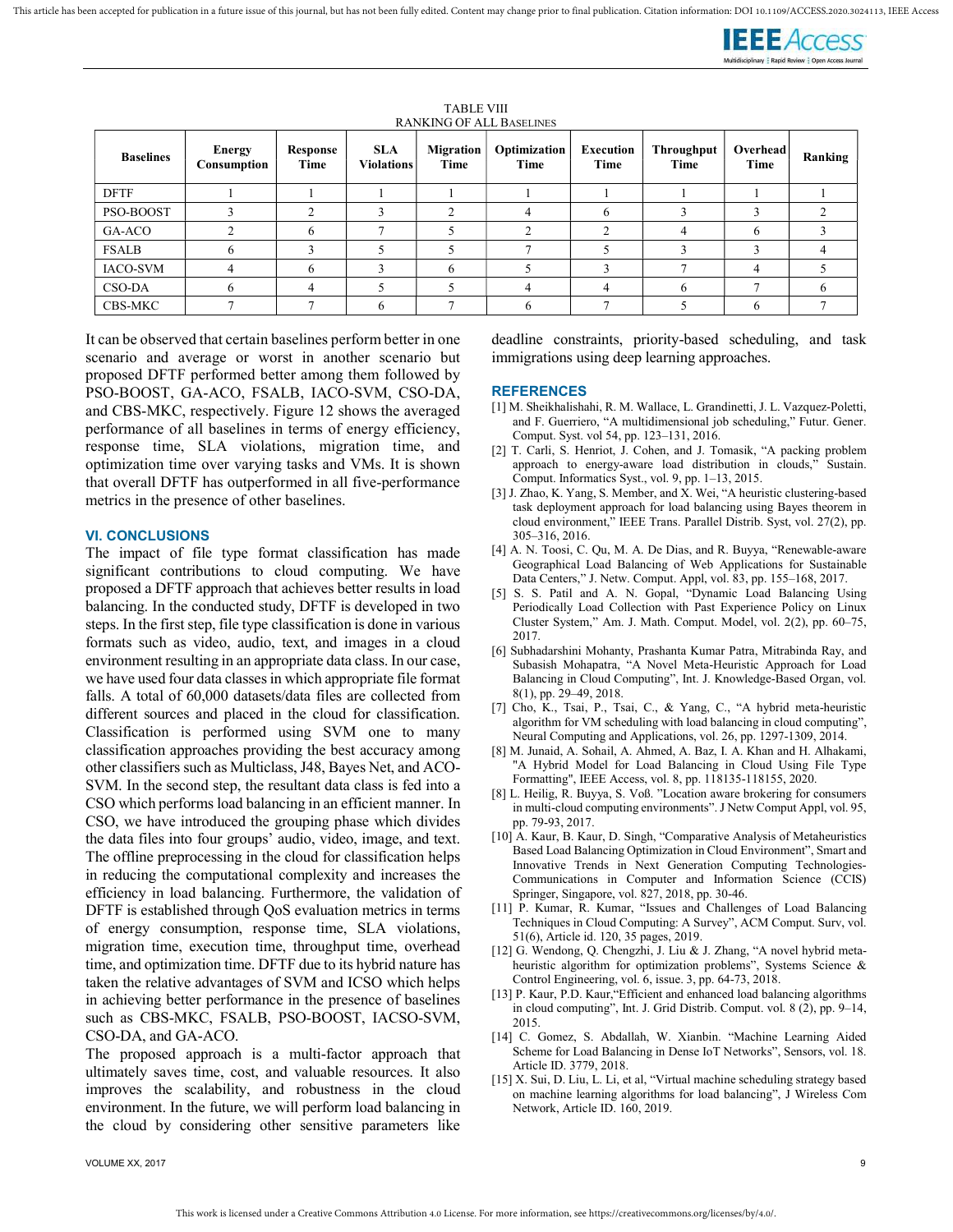

- [16] B. Tang, Y. Li, X. Li, L. Xu, Y. Yan and Q. Yang, "Deep CNN Framework for Environmental Sound Classification using Weighting Filters," IEEE International Conference on Mechatronics and Automation (ICMA), Tianjin, China, 2019, pp. 2297-2302.
- [17] A. Zakaria, R. Ranti and D. Oky. "Particle Swarm Optimization and Support Vector Machine for Vehicle Type Classification in Video Stream", International Journal of Computer Applications", vol. 182, pp. 9-13, 2018.
- [18] Y. F. Huang, S.H.Wang, "Movie Genre Classification Using SVM with Audio and Video Features", In: Huang R., Ghorbani A.A., Pasi G., Yamaguchi T., Yen N.Y., Jin B. (eds) Active Media Technology. AMT 2012. Lecture Notes in Computer Science, vol. 7669. Springer, Berlin, Heidelberg.
- [19] K.M. Salama, A. M. Abdelbar, "Learning neural network structures with ant colony algorithms", Swarm Intell, vol. 9(4), pp. 229–265, 2015.
- [20] L. Jiao and L. Feng, "Text Classification Based on Ant Colony Optimization," 2010 Third International Conference on Information and Computing, Wuxi, 2010, pp. 229-232.
- [21] Q. Wang, R. Peng, J. Wang, Y. Xie and Y. Zhou, "Research on Text Classification Method of LDA- SVM Based on PSO optimization,"Chinese Automation Congress (CAC), Hangzhou, China, pp. 1974-1978, 2019.
- [22] A. Pietramala, V.L. Policicchio, P. Rullo, I. Sidhu, "A Genetic Algorithm for Text Classification Rule Induction". ECML PKDD, Lecture Notes in Computer Science, vol. 5212, Springer, 2008.
- [23] H. Hasanpour., G. R. Meibodi, K. Navi, "Improving rule-based classification using Harmony Search", PeerJ Computer Science, vol. 5(e188), 2019.
- [24] F. Yı̇ğı̇t and Ö. K. Baykan, "A new feature selection method for text categorization based on information gain and particle swarm optimization, "IEEE 3rd International Conference on Cloud Computing and Intelligence Systems, Shenzhen, 2014, pp. 523-529.
- [25] H. Peng, C. Ying, S. Tan, B. Hu and Z. Sun, "An Improved Feature Selection Algorithm Based on Ant Colony Optimization," IEEE Access, vol. 6, pp. 69203-69209, 2018.
- [26] C. Lopez-Franco, L. Villavicencio, N. Arana-Daniel, and A. Alma. "Image classification using PSO-SVM and an RGB-D sensor", Mathematical Problems in Engineering, pp. 1-17, 2014.
- [27] C. Sukawattanavijit, J. Chen and H. Zhang, "GA-SVM Algorithm for Improving Land-Cover Classification Using SAR and Optical Remote Sensing Data," in IEEE Geoscience and Remote Sensing Letters, vol. 14(3), pp. 284-288, 2017.
- [28] V. Pallavi, V. Vaithiyanathan, "Combined artificial neural network and genetic algorithm for cloud classification", International Journal of Engineering and Technology, vol. 5, pp. 787-794, 2013.
- [29] M. Junaid, A. Sohail, A. Ahmed, A. Baz, I. A. Khan and H. Alhakami, "A Hybrid Model for Load Balancing in Cloud Using File Type Formatting," IEEE Access, vol. 8, pp. 118135-118155, 2020.
- [30] "Data preprocessing for machine learning: options and recommendations", Accessed May 17, 2020. [Online]. Available:<br>https://cloud.google.com/solutions/machine-learning/datahttps://cloud.google.com/solu preprocessing-for-ml-with-tf-transform-pt2.
- [31] C. SC., P. Tsai., Pan JS. "Cat Swarm Optimization", In: Yang Q., Webb G. (eds) PRICAI 2006: "Trends in Artificial Intelligence". PRICAI 2006. Lecture Notes in Computer Science, vol. 4099. Springer, Berlin, Heidelberg.
- [32] M. A. Ahmed, A. Tarik Rashid, A. Soran, M. Saeed, A. J. Gómez-Pulido. "Cat Swarm Optimization Algorithm: A Survey and Performance Evaluation", Intell. Neuroscience, vol. 2020, Article ID 4854895, 20 pages.
- [33] Klein, Carlos Eduardo, Leandro dos Santos Coelho, Ângelo M. O. Sant'Anna, Roberto Zanetti Freire and Viviana Cocco Mariani. "Improved Cat Swarm Optimization approach applied to reliabilityredundancy problem", 22nd European Symposium on Artificial Neural Networks (ESANN), Bruges, Belgium, April 23-25, 2014.
- [34] "Using a PostgreSQL Database as a Source for AWS DMS", Jan. 1, 2016. Accessed on: May 9, 2020. [Online]. Available:https://docs.aws.amazon.com/dms/latest/userguide/ CHAP\_Source.PostgreSQL.html.
- [35] V. Sharma, B. Manju. "An Improved Task Allocation Strategy in Cloud using Modified K-means Clustering Technique", Egyptian Informatics Journal, In Press, 2020.
- [36] K. Sekaran, M. S. Khan, R. Patan, A. H. Gandomi, P. V. Krishna and S. Kallam, "Improving the Response Time of M-Learning and Cloud Computing Environments Using a Dominant Firefly Approach," IEEE Access, vol. 7, pp. 30203-30212, 2019.
- [37] M. Kumar, S.C. Sharma, "PSO-based novel resource scheduling technique to improve QoS parameters in cloud computing", Neural Comput & Applic, vol. 194, pp. 1-24, 2019.
- [38] S. Rongali, R. Yalavarthi. "An Improved Ant Colony Optimization for Parameter Optimization using Support Vector Machine", International Journal of engineering and Advanced Technology (IJEAT), vol. 6 (3), pp. 198-204, 2017.
- [39] A. Pourghaffari, M. Barar, "Workflow Scheduling in Cloud Computing Environment using Hybrid CSO-DA" Int. J. Nonlinear Anal Appl, vol. 10 (2), pp. 177-188, 2019.
- [40] S. Kumar, A.M., Venkatesan. "Multi-Objective Task Scheduling Using Hybrid Genetic-Ant Colony Optimization Algorithm in Cloud Environment", Wireless Pers Commun, vol. 107, pp. 1835–1848, 2019.
- [41] A. Thakur, M.S. Goraya. "A taxonomic survey on load balancing in cloud", J. Netw. Comput. Appl, vol. 98(C), pp. 43–57, 2017.
- [42] S. Kumar Mishra, S. Bibhudatta , P. P. Parida, "Load balancing in cloud computing: A big picture", Journal of King Saud University - Computer and Information Sciences, vol. 32(2), pp. 149-158, 2020
- [43] R. B. Shaikh, M. Sasikumar. "Data Classification for Achieving Security in Cloud Computing", Procedia Computer Science, vol. 45, pp. 493-498, 2015.
- [44] Hrishav Bakul Barua and Kartick Chandra Mondal, "A Comprehensive Survey on Cloud Data Mining (CDM) Frameworks and Algorithms", ACM Comput. Surv. Vol. 52 (5), Article 104, 2019.
- [45] H. Song and J. G. Lee, "RP-DBSCAN: A superfast parallel DBSCAN algorithm based on random partitioning", In Proceedings of the International Conference on Management of Data. ACM, 2018, Houston, TX, USA, pp. 1173–1187.
- [46] Ran Jin, Chunhai Kou, Ruijuan Liu, and Yefeng Li, "Efficient parallel spectral clustering algorithm design for large data sets under cloud computing environment", J. Cloud Comput.: Adv. Syst. Appl., vol. 2(1), Article 18, 2013.
- [47] J. Chen et al., "A Parallel Random Forest Algorithm for Big Data in a Spark Cloud Computing Environment," in IEEE Transactions on Parallel and Distributed Systems, vol. 28(4), pp. 919-933, 2017.
- [48] F. Ozgur Catak and M. Erdal Balaban, "CloudSVM: Training an SVM classifier in cloud computing systems", In Proceedings of the Joint International Conference on Pervasive Computing and the Networked World. Springer, Berlin, pp. 57–68, 2012.
- [49] Apexa B. Kamdar and Jay M. Jagani, "A survey: Classification of huge cloud datasets with efficient map-reduce policy", International Journal of Engineering Trends and Technology (IJETT), vol. 18(2), pp. 103– 107, 2014.
- [50] D. Apiletti, E. Baralis, T. Cerquitelli, P. Garza, P. Michiardi and F. Pulvirenti, "PaMPa-HD: A Parallel MapReduce-Based Frequent Pattern Miner for High-Dimensional Data," 2015 IEEE International Conference on Data Mining Workshop (ICDMW), Atlantic City, NJ, 2015, pp. 839-846.
- [51] J. Chen et al., "A Parallel Random Forest Algorithm for Big Data in a Spark Cloud Computing Environment," IEEE Transactions on Parallel and Distributed Systems, vol. 28(4), pp. 919-933, 2017.
- [52] I. Strumberger, N. Bacanin, T. Milan, T. Eva. "Resource Scheduling in Cloud Computing Based on a Hybridized Whale Optimization Algorithm", Applied Sciences, vol. 9(22), Article ID 4893, 2019.
- [53] D. Pebrianti, A. Nurnajmin, B. Luhur, A. Nor Rul Hasma , Z. Zainah , I. Riyanto. "Extended Bat Algorithm (EBA) as an Improved Searching Optimization Algorithm: Methods and Protocols", in Proceedings of the 10th National Technical Seminar on Underwater System Technology (NUSYS'18), Springer Singapore, 2018.
- [54] D. Chaudhary, B. Kumar, "Cloudy GSA for load scheduling in cloud computing", Appl. SoftComput, vol. 71, pp. 861–871, 2018.
- [55] S. Torabi, F. Safi-Esfahani, "A dynamic task scheduling framework based on chicken swarm and improved raven roosting optimization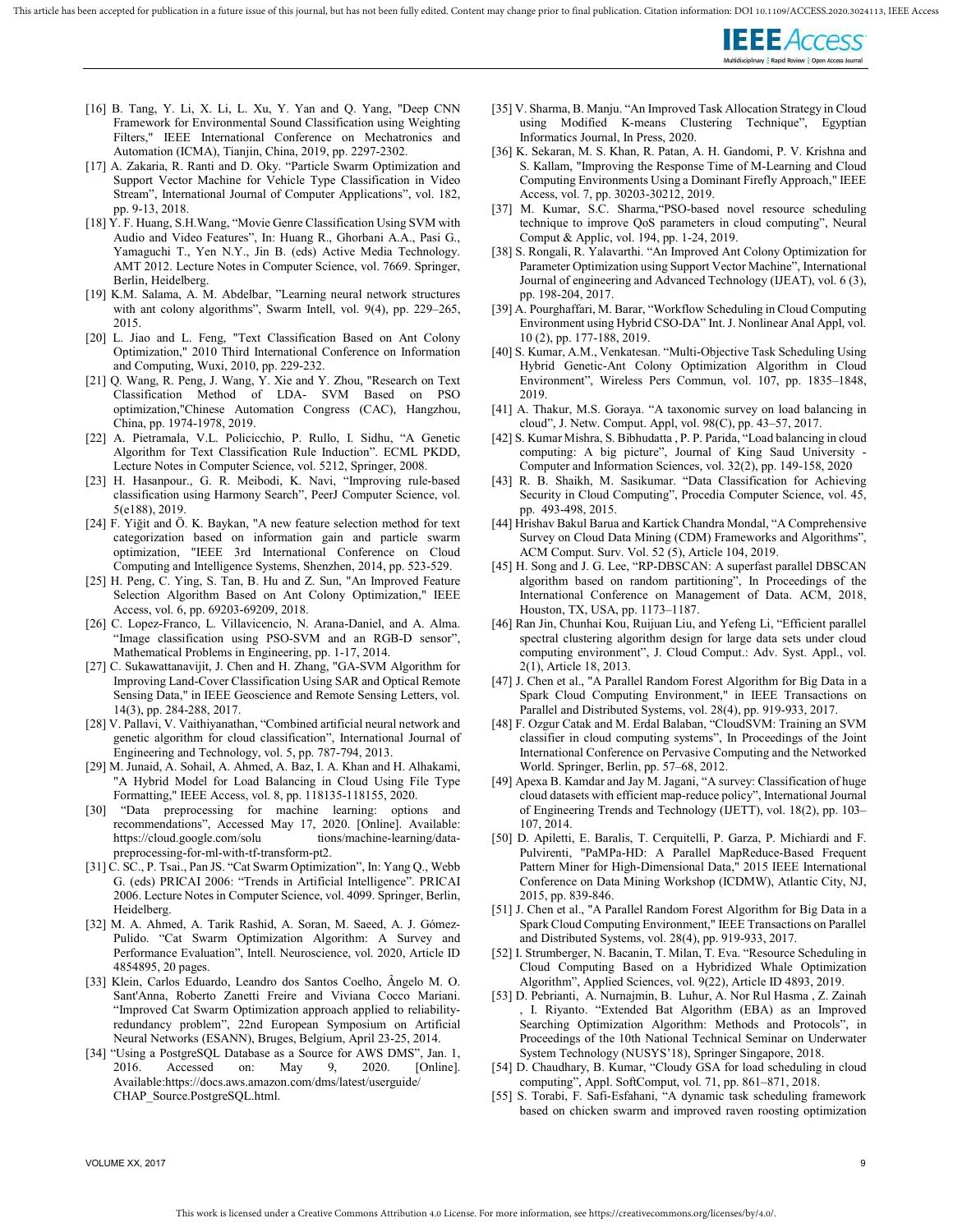

methods in cloud computing", J Supercomput, vol. 74, pp. 2581–2626, 2018.

- [56] Arkan Al-Hamodi, Songfeng Lu, and Yahya Al-Salhi. 2016. An enhanced frequent pattern growth based on MapReduce for mining association rules, Int. J. Data Min. Knowl. Manage. Process, vol. 6(2), 19–28, 2016.
- [57] Fan-Hsun Tseng, Xiaofei Wang, Li-Der Chou, Han-Chieh Chao, and Victor CM Leung. 2017. Dynamic resource prediction and allocation for cloud data center using the multiobjective genetic algorithm, IEEE Systems Journal, vol. 12(2), 1688–1699, 2017.
- [58] Dheresh Soni, Atish Mishra, and Hitesh Gupta, "An efficient cloud data mining (CDM) algorithm for frequent pattern mining in cloud computing environment", Lecture Notes Software Eng, vol 4(3), pp. 234-237, 2016.
- [59] M.S. Sudheer, Dr.M. Vamsi Krishna. 2019, "Dynamic PSO for Task Scheduling Optimization in Cloud Computing", International Journal of Recent Technology and Engineering, vol 8(2S11), pp. 3589-359, 2019.
- [60] K. Mangayarkkarasi and M. Chidambaram. 2017. An intelligent service recommendation model for service usage pattern discovery in secure cloud computing environment, J. Theor. Appl. Info. Technol, 95(12), pp. 3500-3512, 2017.
- [61] A. Bouzidi, M. E. Riffi, and M. Barkatou, "Cat swarm optimization for solving the open shop scheduling problem," Journal of Industrial Engineering International, vol. 15(2), pp. 367–378, 2019.
- [62] M. Kumar, SC. Sharma, "Dynamic load balancing algorithm for balancing the workload among virtual machine in cloud computing", 7th International conference on advances in computing and communications (ICACC), 2Cochin, India, 22-24 August 2017, pp 322–32.
- [63] Lijuan Zhou and Xiang Wang. 2014. Research of the FP-growth algorithm based on cloud environments, J. Software, vol. 9(3), pp. 676–683, 2014.
- [64] A. K. Maurya and A. K. Tripathi, "Deadline-constrained algorithms for scheduling of bag-of-tasks and workflows in cloud computing environments," in Proceedings of the 2nd International Conference on High Performance Compilation, Computing and Communications, (ICHP3C), ACM, Hong Kong, China, March 2018, pp. 6–10.
- [65] F. Ozgur Catak and M. Erdal Balaban, "CloudSVM: Training an SVM classifier in cloud computing systems", In Proceedings of the Joint International Conference on Pervasive Computing and the Networked World, Springer, Berlin, pp. 57–68, 2012.
- [66] R. Rautray and R. C. Balabantaray, "Cat swarm optimization based evolutionary framework for multi document summarization," Physica A: Statistical Mechanics and its Applications, vol. 477, pp. 174–186, 2017.
- [67] Meyer, Matthias & Beutel, Jan & Thiele, Lothar, "Unsupervised Feature Learning for Audio Analysis", 5th International Conference on Learning Representations (ICLR), Workshop Track, Toulon, France, 2017.
- [68] Apexa B. Kamdar and Jay M. Jagani, "A survey: Classification of huge cloud datasets with efficient map-reduce policy", International Journal of Engineering Trends and Technology (IJETT), vol. 18(2), 2014, pp. 103–107.
- [69] Gabi, Danlami & Ismail, Abdul Samad & Zainal, Anazida & Zakaria, Zalmiyah & Abraham, Ajith & Dankolo, Nasiru., "Cloud customers service selection scheme based on improved conventional cat swarm optimization", Neural Computing and Applications, Article ID 468, 2020.
- [70] Pooja Bajare, Monika Bhoyate, Yogita Bhujbal, Erandole Monika, and Vaishali Shinde, "k-nearest neighbor classification over encrypted cloud data", IOSR Journal of Computer Engineering (IOSR-JCE), pp. 45–48, 2015.
- [71] Gabi D, Ismail AS, Zainal A, Zakaria Z, Abraham A, "Orthogonal Taguchi-based cat algorithm for solving task scheduling problem in cloud computing", Neural Comput Appl, vol. 30(6), pp. 1845–1863, 2016.
- [72] Kun Liu and Jan Boehm, "Classification of big point cloud data using cloud computing", Int. Arch. Photogram. Remote Sens. Spatial Info. Sci, vol. 40(3) Article id. 553, 2015.
- [73] Zuo L, Shu L, Dong S, Zhu C, Hara T, "A multi-objective optimization scheduling method based on the ant colony algorithm in cloud

VOLUME XX, 2017 9

computing", IEEE Access J Rapid Open Access Publ, vol. 3, pp. 2687–2699, 2016.

- [74] K. Lin, K. Zhang, K., Huang, Y. et al. "Feature selection based on an improved cat swarm optimization algorithm for big classification", J Supercomput, vol. 72, pp. 3210–3221,2016.
- [75] R. Latif, H. Abbas, S. Latif, and A. Masood. 2015, "EVFDT: An enhanced very fast decision tree algorithm for detecting distributed denial of service attack in cloud-assisted wireless body area network", Mobile Info. Syst, Article id. 260594, 13 pages, 2015.
- [76] Danlami Gabi, Abdul Samad Ismail, and Nasiru Muhammad Dankolo, "Minimized Makespan Based Improved Cat Swarm Optimization for Efficient Task Scheduling in Cloud Datacenter", In Proceedings of the 2019 3rd High Performance Computing and Cluster Technologies Conference (HPCCT), Association for Computing Machinery (ACM), New York, NY, USA, June 2019, pp. 16–20,
- [77] Bae, Changseok & Wahid, Noorhaniza & Chung, Y.Y. & Yeh, Wei-Chang & Bergmann, N.W. & Chen, Richard, "Effective audio classification algorithm using Swarm-based optimization", International Journal of Innovative Computing, Information and Control, vol. 10, pp. 151-167, 2014.
- [78] Bhupendra Panchal and R. K. Kapoor. 2013. Performance enhancement of cloud computing with clustering. Int. J. Eng. Adv. Technol, vol. 14(6), pp. 37-40, 2014.
- [79] Gabi, D., Ismail, A S., Zainal, A., Zakaria, Z., & Al-Khasawneh, A., "Hybrid cat swarm optimization and simulated annealing for dynamic task scheduling on cloud computing environment", Journal of Information and Communication Technology, vol. 17(3), pp. 435- 467, 2018.
- [80] Dessì D., G. Fenu, M. Marras, D.R. Recupero, "Bridging learning analytics and Cognitive Computing for Big Data classification in micro-learning video collections", Computers in Human Behavior, vol. 92, pp. 468-477, 2019.
- [81] C. Sauvanaud, G. Silvestre, M. Kaniche, and K. Kanoun. 2015, "Data stream clustering for online anomaly detection in cloud applications", In Proceedings of the 11th European Dependable Computing Conference (EDCC'15), IEEE, pp. 120–131, 2015.
- [82] L. Tu and Y. Chen,. "Stream data clustering based on grid density and attraction", ACM Trans, Knowl. Discov. Data, vol. 3(3), Article id. 12, 2009.
- [83] Y. Kumar and P. K. Singh, ''Improved cat swarm optimization algorithm for solving global optimization problems and its application to clustering,'' Int. J. Speech Technol., vol. 48(9), pp. 2681–2697, 2018.
- [84] Pooja Bisht and Kulvinder Singh., "Big data mining: Analysis of genetic K- means algorithm for big data clustering", Int. J. Adv. Res. Comput. Sci. Software Eng, vol. 6(7), 2016.
- [85] J. Zgraja and M. Woniak. "Drifted data stream clustering based on ClusTree algorithm", In Proceedings of the International Conference on Hybrid Artificial Intelligence Systems, Springer, Cham, 2018, pp. 338–349.
- [86] K. Dubey, K.Mohit, S.C. Sharma, "Modified HEFT Algorithm for Task Scheduling in Cloud Environment", Procedia Computer Science, vol. 125, pp. 725-732, 2018.
- [87] J. Meena, M. Kumar, M. Vardhan, "Cost effective genetic algorithm for workflow scheduling in cloud under deadline constraint", IEEE Access, vol. 4, pp. 5065–5082, 2016.
- [88] Y. Kumar and P. K. Singh, "Improved cat swarm optimization algorithm for solving global optimization problems and its application to clustering," Applied Intelligence, vol. 48(9), pp. 2681–2697, 2017.
- [89] A. Nazia, D. Huifang. "A Hybrid Metaheuristic for Multi-Objective Scientific Workflow Scheduling in a Cloud Environment. Applied Sciences, vol 8, issue 4, Article Id. 538, 2018.
- [90] W. Zhong, Y. Zhuang, J. Sun, "A load prediction model for cloud computing using PSO-based weighted wavelet support vector machine", Appl Intell, vol. 48, pp. 4072–4083, 2018.
- [91] M. Ashouraei, S. N. Khezr, R. Benlamri and N. J. Navimipour, "A New SLA-Aware Load Balancing Method in the Cloud Using an Improved Parallel Task Scheduling Algorithm," 2018 IEEE 6th International Conference on Future Internet of Things and Cloud (FiCloud), Barcelona, pp. 71-76, 2018.
- [92] N. Sharma and S. Maurya, "SLA-Based Agile VM Management in Cloud & Datacenter," 2019 International Conference on Machine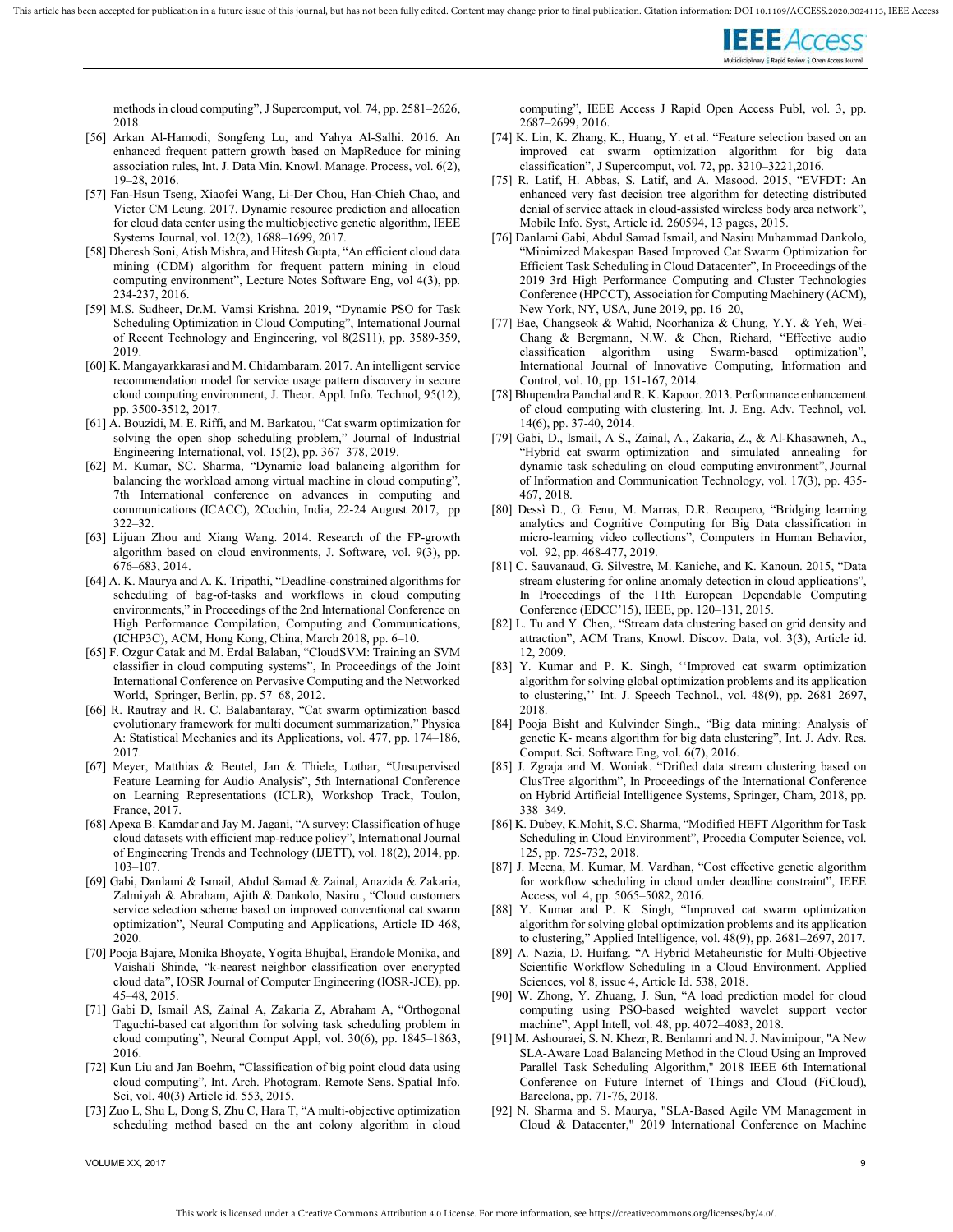

Learning, Big Data, Cloud and Parallel Computing (COMITCon), Faridabad, India, 2019, pp. 252-257.

- [93] K. Ajay, and S. Bawa. "A comparative review of meta-heuristic approaches to optimize the SLA violation costs for dynamic execution of cloud services." Soft Computing, vol. 24(6), pp. 3909-3922, 2020.
- [94] X. Song, Y. Ma, D.Teng. "A load balancing scheme using federate migration based on virtual machines for cloud simulations",Math Prob Eng, vol. 2015, pp1–11, 2015.
- [95] J. Rouzaud-Cornabas, "A distributed and collaborative dynamic load balancer for virtual machine. European Conference on Parallel Processing" (ECPP), Ischia, Italy, pp. 641–648, 2010.
- [96] T. Jamal, A. Enrique. "Metaheuristics for energy-efficient data routing in vehicular networks". International Journal of Metaheuristics. vol. 4(1), pp. 27-56, 2015.
- [97] K. Saleem, K. N. Fisal. "Enhanced Ant Colony Algorithm for Selfoptimized Data Assured Routing in Wireless Sensor Networks", IEEE International Conference on Networks, (ICON), 2012, pp. 422–427.
- [98] Lan Vu and Gita Alaghband, "A load balancing parallel method for frequent pattern mining on multi-core cluster", In Proceedings of the Symposium on High Performance Computing (HPC '15), Society for Computer Simulation International, San Diego, CA, USA, 2015, pp 49–58.
- [99] Daniele Apiletti, Elena Baralis, Tania Cerquitelli, Paolo Garza, Pietro Michiardi, and Fabio Pulvirenti, "PaMPaHD: A parallel MapReducebased frequent Pattern miner for high-dimensional data", In proceedings of the IEEE International Conference on Data Mining Workshop (ICDMW'15). IEEE, 2015, pp. 839–846.
- [100] N. Susila, "An efficient load balancing approach for energy aware cloud environment," Doctoral dissertation, Anna University, Chennai, India, 2017.
- [101] Khorsand, Reihaneh & Ramezanpour, Mohammadreza, "An energyefficient task-scheduling algorithm based on a multi-criteria decisionmaking method in cloud computing", International Journal of Communication Systems, vol. 33(9), Article ID. e4379, 2020.
- [102] Alguliyev, R.M., Imamverdiyev, Y.N. & Abdullayeva, F.J., "PSObased Load Balancing Method in Cloud Computing", Aut. Control Comp. Sci. vol. 53, pp. 45–55, 2019.
- [103] Rafieyan, Elham & Khorsand, Reihaneh & Ramezanpour, Mohammadreza, "An Adaptive Scheduling Approach based on Integrated Best-worst and VIKOR for Cloud computing", Computers & Industrial Engineering. vol. 140, Artcile id. 106272, 2020.
- [104] I. Mierswa, K. Morik, "Automatic feature extraction for classifying audio data", Machine learning, vol. 58(2-3), pp. 127-149, 2005.
- [105] UCI Machine Learning Repository (2010) Available via http:// archive.ics.uci.edu/ml. Accessed on 20 may 2020.
- [106] R. N. Calheiros, R. Ranjan, C. A. F. D. Rose, and R. Buyya, "CloudSim: A Novel Framework for Modeling and Simulation of Cloud Computing Infrastructures and Services," CoRR, vol. abs/0903.2525, 2009.
- [107] K. B. Duan, J.C. Rajapakse, M.N. Nguyen, "One-Versus-One and One-Versus-All Multiclass SVM-RFE for Gene Selection in Cancer Classification", Evolutionary Computation, Machine Learning and Data Mining in Bioinformatics. EvoBIO 2007, Lecture Notes in Computer Science, vol. 4447, pp. 47-56, 2007.
- [108] R. Karthika, P. Visalakshi, "A hybrid ACO based feature selection method for email spam classification", WSEAS Trans Comput, vol 14, pp. 171–177, 2015.
- [109] B. Çığşar, U. Deniz. "Comparison of Data Mining Classification Algorithms Determining the Default Risk", Scientific Programming", pp. 1-8, 2019.
- [110] P. Kanu, J. Vala, P. Jaymit. "Comparison of various classification algorithms on iris datasets using weka", International Journal of Advance Engineering and Research Development, vol. 1, pp. 1-7, 2014.
- [111] B. Desgraupes, "Clustering Indices",University of Paris Ouest Lab Modal'X, pp. 1-34,2013.
- [112] A. Ghobaei, M. Ali, A. Rahmanian, A. Souri, and A. M. Rahmani. "A moth‐flame optimization algorithm for web service composition in cloud computing: simulation and verification." Software: Practice and Experience, vol. 48 (10), pp.1865-1892, 2018.

#### **BIOGRAPHIES**



Muhammad Junaid is a PhD student at the Iqra University, Islamabad, Pakistan. His research interests include cloud computing, blended learning, machine learning, swarm intelligence and information security.



Adnan Sohail has received PhD in Electrical Engineering and Information Technology from Institute of Telecommunications, Vienna University of Technology, Vienna, Austria. He has completed master's in computer science, Bahria University Islamabad, Pakistan. Currently he is serving as an Assistant Professor in Computing and Technology department of IQRA University Islamabad Campus,

Islamabad, Pakistan. He also served as an Assistant Professor in CU and IIUI Pakistan. His main research interests are performance modeling and analysis of communication networks, cloud computing, optimization techniques, artificial intelligence and agent-based computing.



Rao Naveed Bin Rais is currently working as Associate Professor in the Department of Electrical and Computer Engineering, College of Engineering and Information Technology, Ajman University, UAE. He received his MS and PhD degrees in Computer Engineering with specialization in Networks and Distributed Systems from University of Nice, Sophia Antipolis, France in 2007 and 2011 respectively. He

has experience of more than 15 years in teaching, research and industrial development. His research interests include Network Protocols and Architectures, Information-Centric and Software-Defined Networks, Network Virtualization, Machine Learning and Internet Naming and Addressing issues



Adeel Ahmed received his MPhil degree in computer science from Quaid-i-Azam University, Islamabad, Pakistan, in 2011. He is now PhD scholar at department of Computer Science, Quaid-i-Azam University, Islamabad, Pakistan. He was with software industry for few years and currently he is serving as a Faculty of Information Technology, The University of Haripur, KPK, Pakistan. His research interests include

social network analysis, recommender systems, machine learning and swarm intelligence.



Osman Khalid has completed his PhD from North Dakota State University, USA and his masters from Center for Advanced Studies in Engineering. He is currently Assistant Professor in COMSATS University Islamabad, Abbottabad Campus. His research areas include: Recommender Systems, Network Routing Protocols, Internet of Things, and Fog Computing.



Imran Ali Khan received his master's degree from Gomal University, D. I. Khan, Pakistan and Ph.D. from Graduate University Chinese Academy of Sciences, P.R. China. Currently, Dr. Khan is working as an Associate Professor in the department of computer science at COMSATS University Islamabad, Abbottabad Campus, Pakistan. His research area includes wired and wireless networks,

and distributed systems. He has produced over 50 publications in Journal of international repute and presented papers in International conferences.